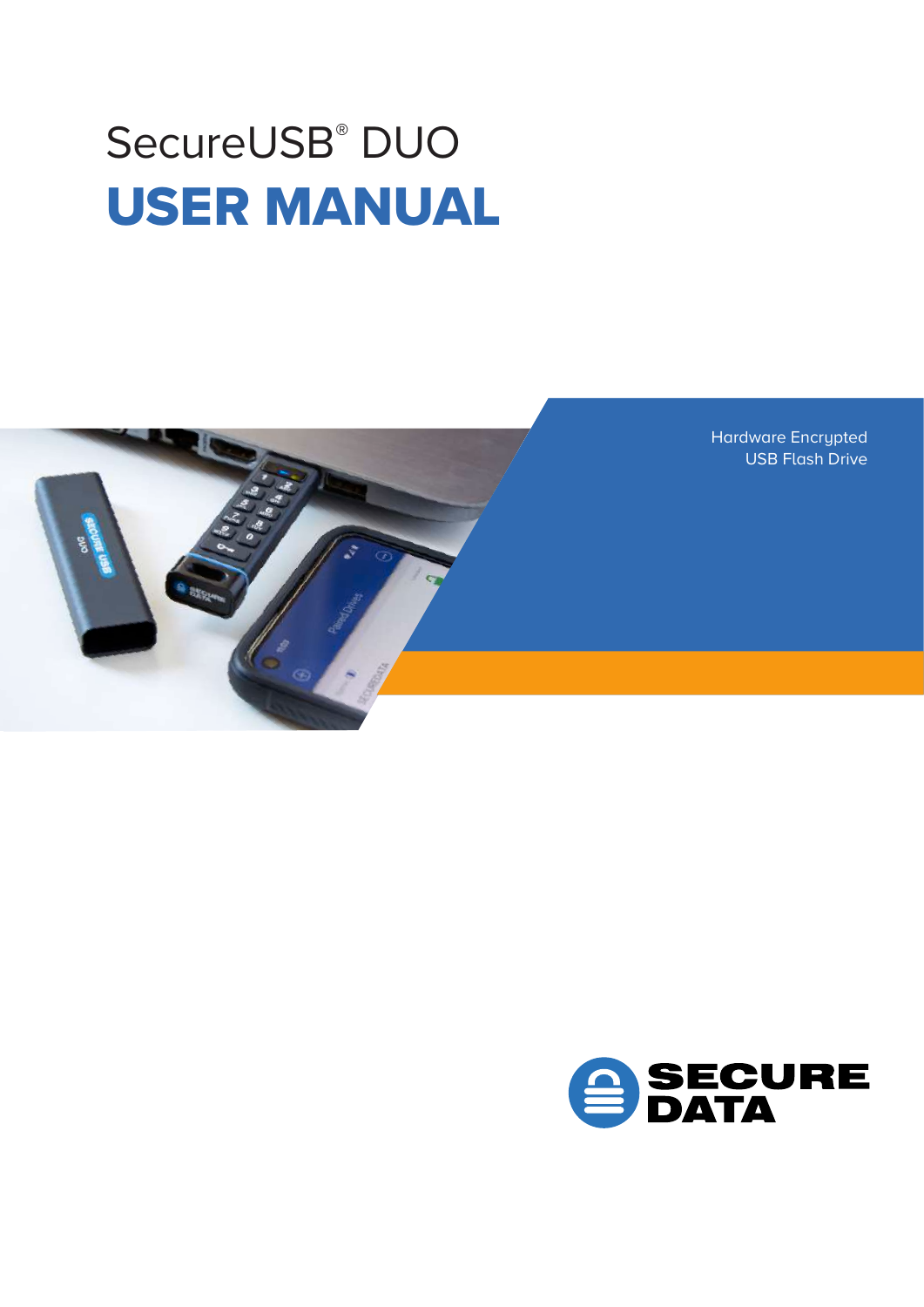# **TABLE OF CONTENTS**

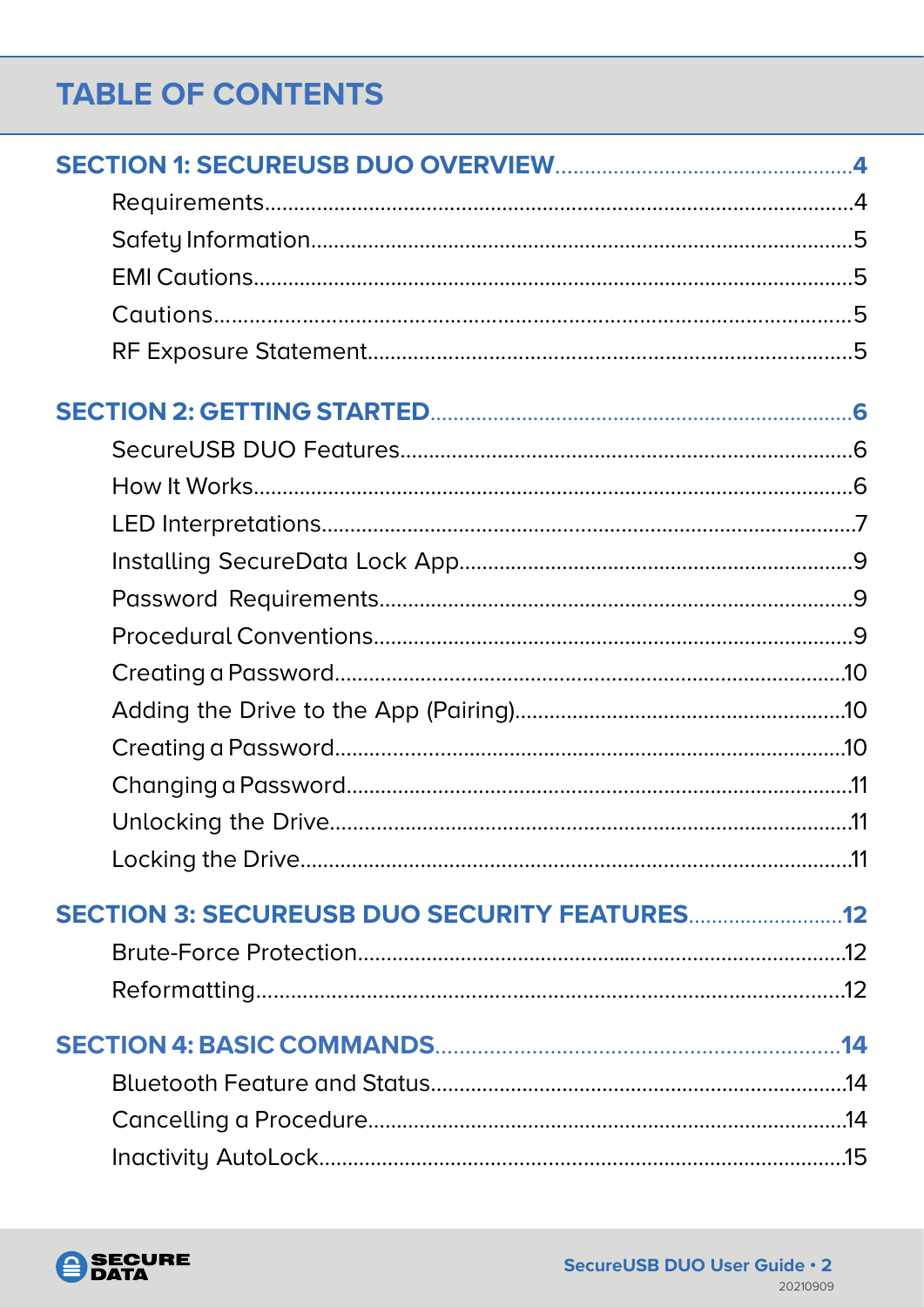| 22 |
|----|

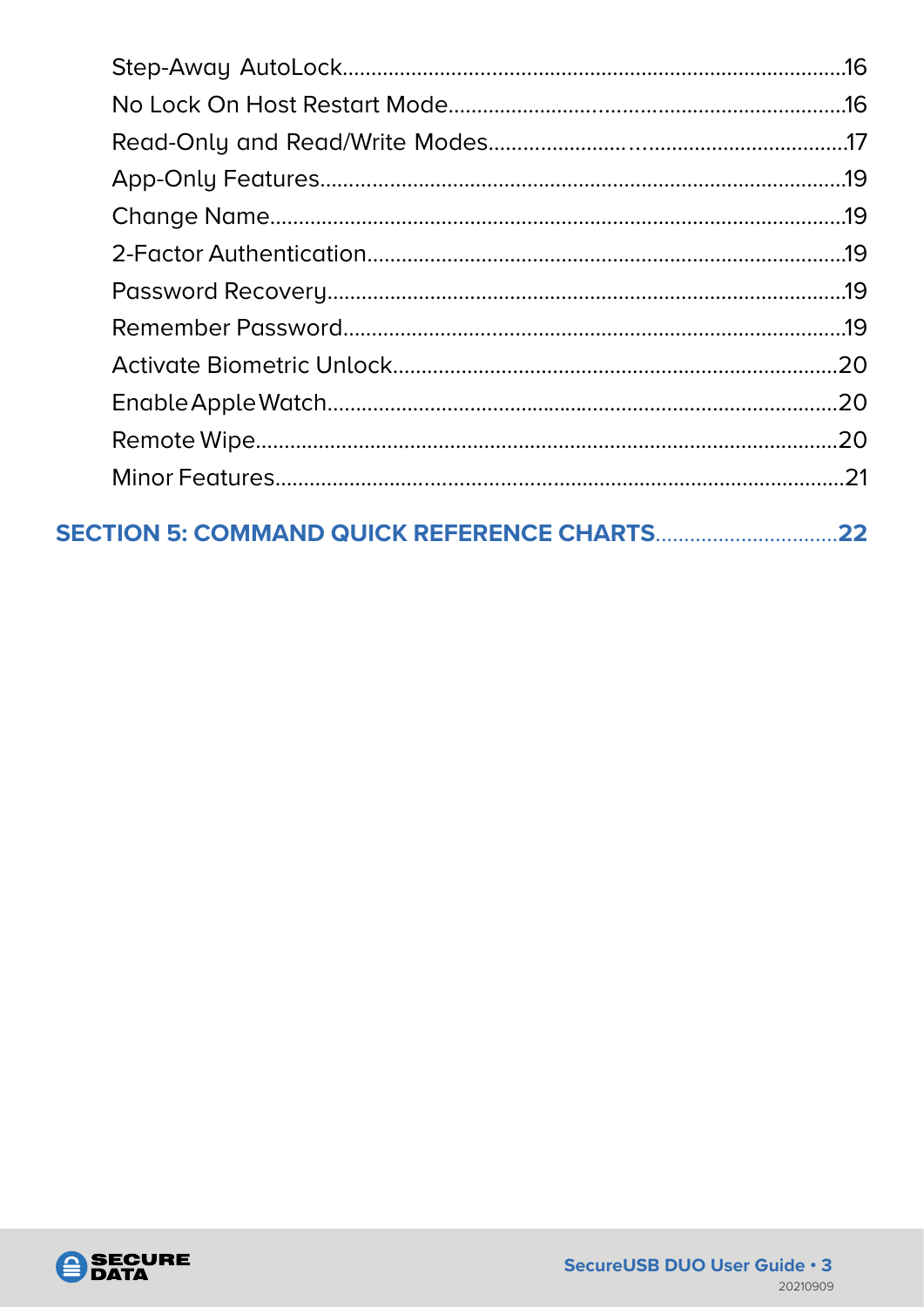# <span id="page-3-0"></span>**SECTION 1: SECUREUSB DUO OVERVIEW**

Thank you for purchasing the SecureUSB DUO Drive ('Drive' hereafter). This drive combines both user-authentication features of our SecureDrive KP and BT models. It's an easy-to-use, hardwareencrypted USB 3.0/3.1 gen 1/3.2 gen1 external drive that is unlocked via the onboard alphanumeric keypad or wirelessly by a smartphone app.

The Drive uses militaru grade XTS-AES 256-bit hardware encruption, which encrupts all data stored on it in real-time. It works on all computer and embedded systems that support standard USB protocol. If your Drive is lost or stolen, rest assured that all data on it is protected and cannot be accessed without entering the password via the onboard keypad or the mobile app.

The Drive must be configured with a password prior to use, making it perfect for personal and business use and ideal for such regulated industries as healthcare, legal, corporate, and government.

Your Drive has Cloud Backup (one-month free trial subscription) with built-in DriveSecurity® antivirus features installed. DriveSecuritu is a one-year free license beginning on the date the drive is first used. For more information, please contact Technical Support at **support@securedrive.com**.

#### **Requirements**

The Drive must be connected to a computer for access. It works on Windows, Mac, Android, Linux, and Chrome operating systems, or any embedded system supporting USB 2.0, minimum.

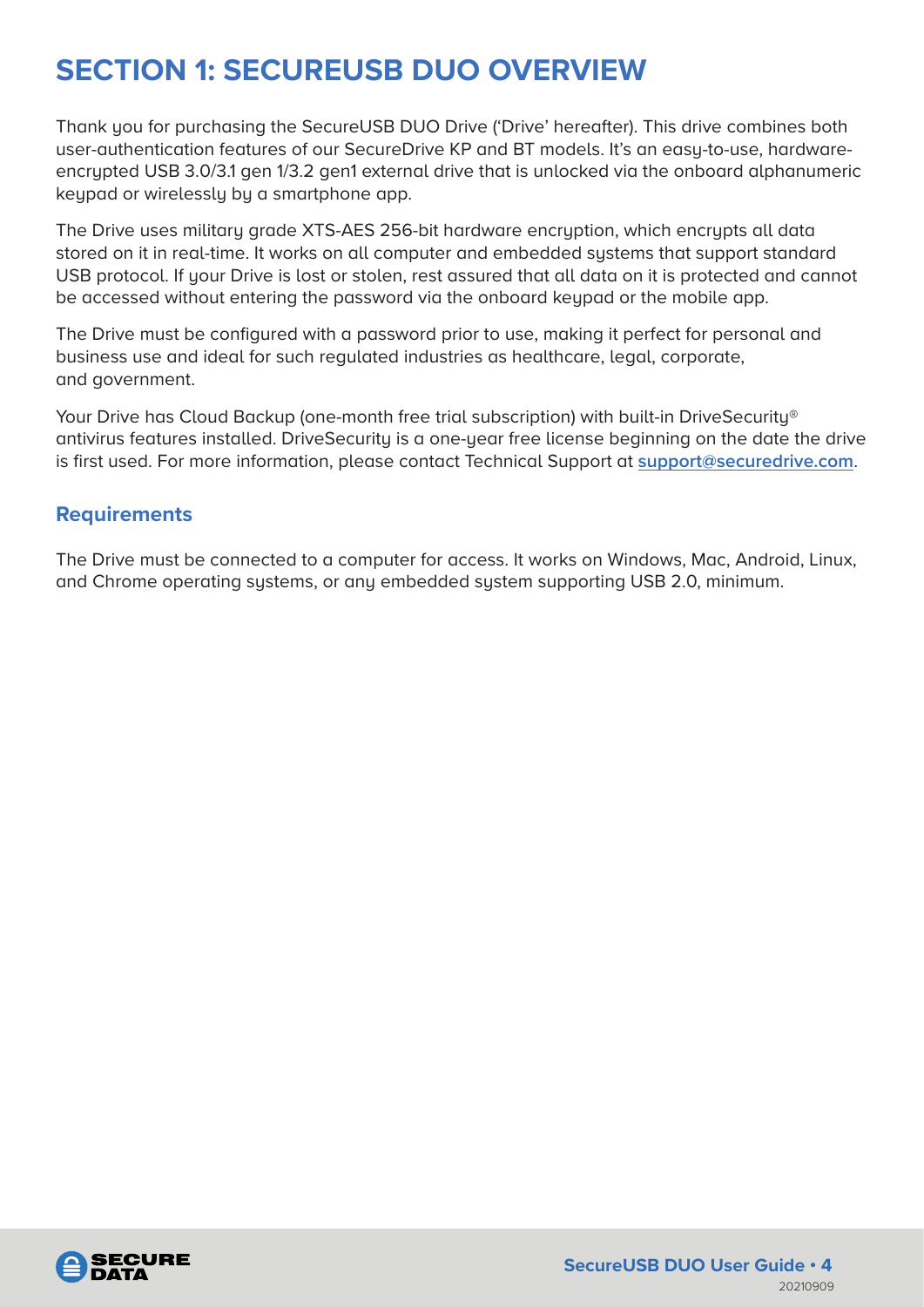# <span id="page-4-0"></span>**Safety Information**

This icon  $\Box$  indicates important information regarding safety of the product. Please be mindful of these messages. Contact Technical Support if you have questions.



Resetting the Drive deletes all stored data as well as all passwords and settings.

**A** Forgetting your password renders the Drive inaccessible. There is no 'backdoor.'



Any changes or modifications not expressly approved by the party responsible for compliance could void the user's authority to operate the device.

#### **EMI Cautions**

This equipment has been tested and found to comply with the limits for a Class B digital device, pursuant to part 15 of the FCC Rules. These limits are designed to provide reasonable protection against harmful interference in a residential installation. This equipment generates, uses, and can radiate radio frequency energy and, if not installed and used in accordance with the instructions, may cause harmful interference to radio communications. However, there is no guarantee that interference will not occur in a particular installation.

If this equipment does cause harmful interference to radio or television reception—which can be determined by turning the equipment off and on—the user should try to correct the interference by one or more of the following measures:

- Reorient or relocate the receiving antenna.
- Increase the separation between the equipment and receiver.
- Connect the equipment to an outlet on a circuit different from that to which the receiver is connected.
- Consult the dealer or an experienced radio or TV technician for help

#### **Cautions**

Changes or modifications not expressly approved by the party responsible could void the user's authority to operate this device. The normal function of the product may be disturbed by strong electromagnetic interference. If so, simply reset the product to resume normal operation by following the instruction manual. If you are unable to resume functions, please use the product in another location

This device complies with part 15 of the FCC Rules. Operation is subject to the following two conditions:

(1) This device may not cause harmful interference, and (2) this device must accept any interference received, including interference that may cause undesired operations.

#### **RF Exposure Statement**

This equipment complies with FCC radiation exposure limits set forth for an uncontrolled environment.

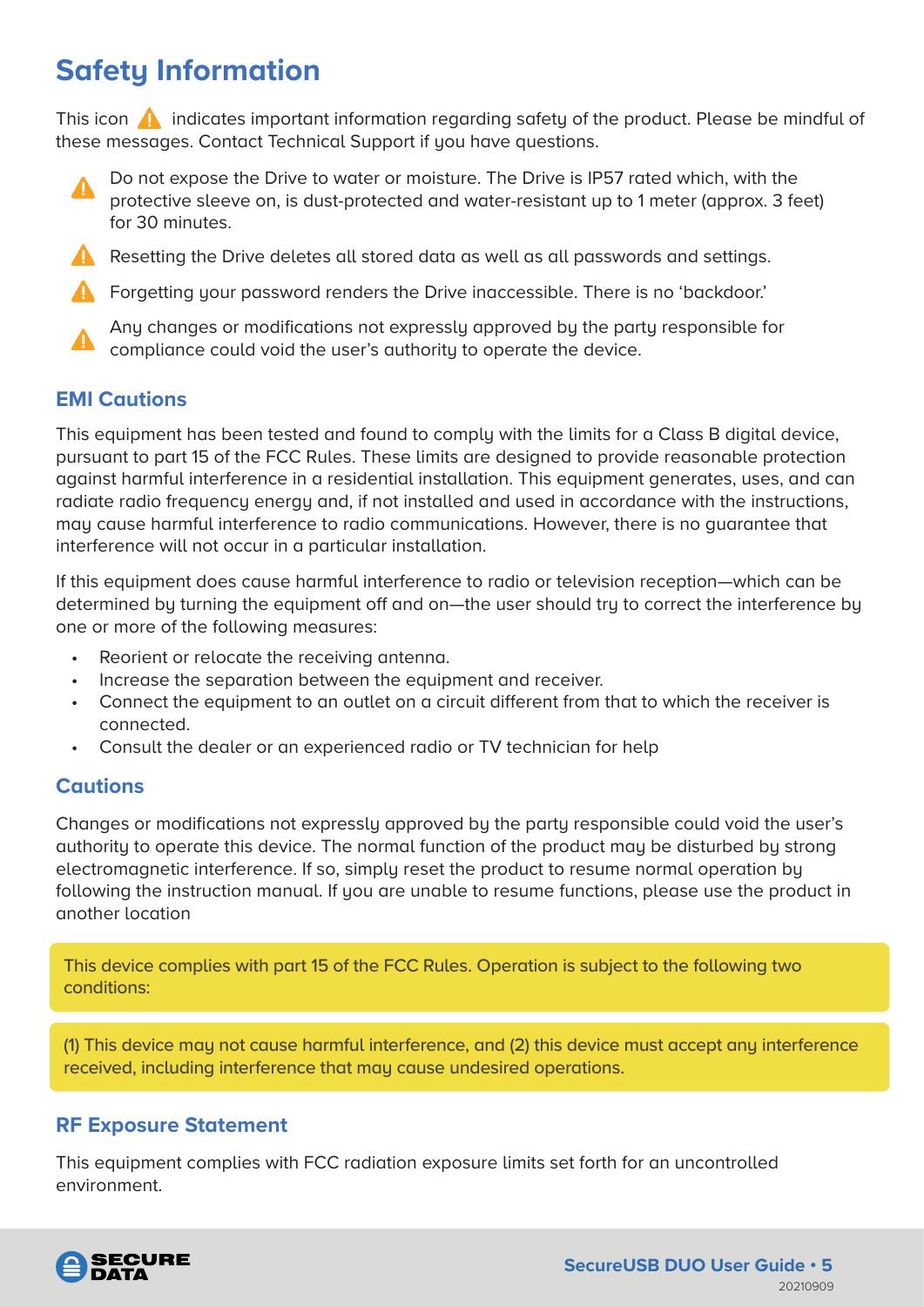# <span id="page-5-0"></span>**SECTION 2: GETTING STARTED**

#### **SecureUSB DUO Features**



#### **How It Works**

The DUO Drive combines the security features of our KP and BT models. It features an onboard, alphanumeric keypad and Bluetooth that can be paired with a mobile device through the SecureData Lock app.

Most commands can be entered through both the keypad and app features, though the user has access to all features using either. For specific information, please read further in this section and Section 4: Basic Commands below to see app- and keypad-specific commands.

**NOTE:** When using the keypad, you have 10 seconds to complete each step before the Drive times out.

**NOTE:** When using the app, the keypad is mostly disabled, except for the  $O_{\rightarrow}$  button, as detailed below.

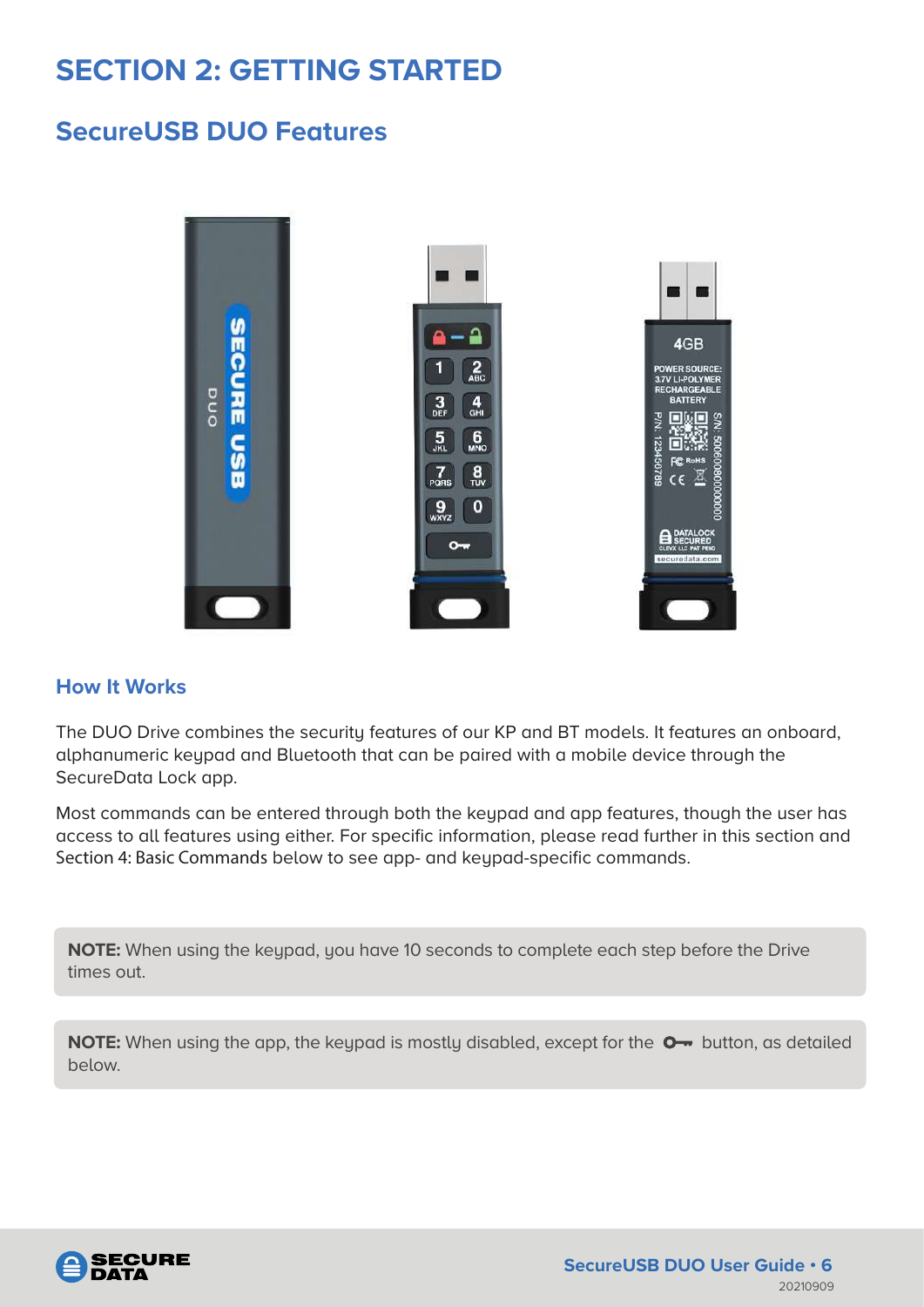#### <span id="page-6-0"></span>**LED Interpretations**

LED displays on the Drive are interpreted here by colored icons.

#### **On the Drive**

| <b>LED</b>                                       | <b>Meaning</b>                                                                                  |
|--------------------------------------------------|-------------------------------------------------------------------------------------------------|
| (green and blue alternating blinks)              | User password does not exist                                                                    |
| (momentarily, in that order)                     | Plugged into computer; momentary LED test                                                       |
|                                                  | Locked                                                                                          |
| 台                                                | Locked, ready for the usesr password or Bluetooth is<br>active. Keypad disabled (fast blinking) |
| (half lit)                                       | Unlocked; or Drive is in No Lock On Host Restart<br>mode                                        |
|                                                  | Settings mode; ready for keypad input                                                           |
|                                                  | Plugged into a computer and unlocked                                                            |
| <u>and a</u><br>(blinking)                       | Ready for new User password through keypad input                                                |
|                                                  | Ready for new password confirmation through<br>keypad input                                     |
| (slowly blinking)                                | Drive is in read-only mode                                                                      |
| <u>e re</u><br>(slowly blinking)                 | Charging and locked                                                                             |
| $\mathbf{a}$ x <sub>5</sub><br>(slowly blinking) | Keypad command failed                                                                           |
| $\frac{1}{2}$ x5<br>(slowly blinking)            | Keypad command succeeded                                                                        |

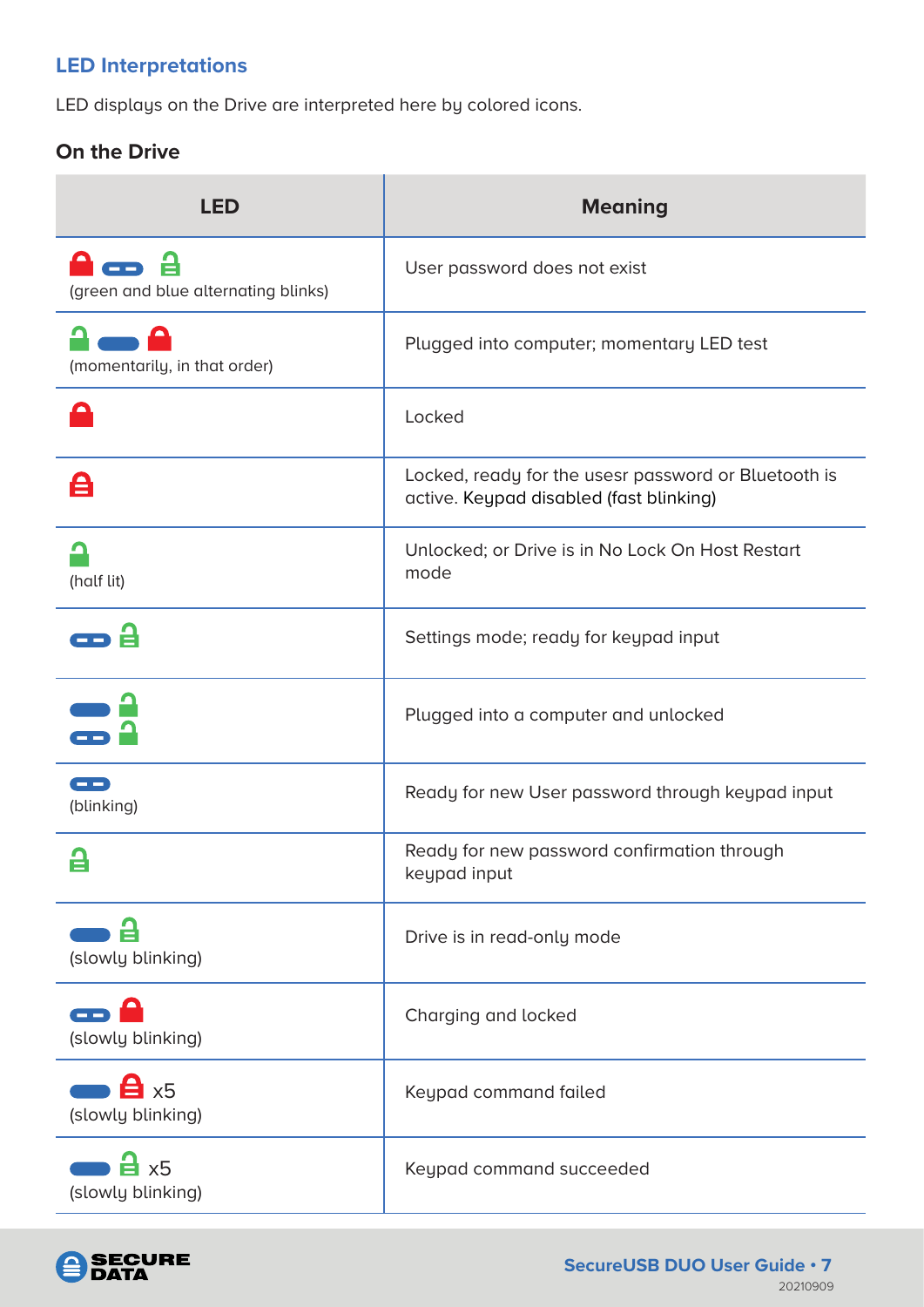#### **On the App**

| <b>App Icon</b>      | <b>App Description</b>           | <b>Meaning</b>                                                                                                               |
|----------------------|----------------------------------|------------------------------------------------------------------------------------------------------------------------------|
|                      | <b>Change Password</b>           | Allows the user to change the password                                                                                       |
| 2FA                  | 2-Factor Authentication          | Enables user to add extra security by<br>requiring authentication via password and<br>a six-digit code sent via text message |
| $\frac{1}{\sqrt{2}}$ | Password Recovery                | Enables user to receive a text notification<br>in the event of a forgotten password                                          |
|                      | <b>Remember Password</b>         | Allows user to unlock the Drive without<br>entering a password                                                               |
| 劢                    | <b>Activate Biometric Unlock</b> | Allows user to unlock vig Touch ID and<br>Face ID (iOS and Android)                                                          |
|                      | <b>Inactivity AutoLock</b>       | Locks the Drive after a user-set period of<br>inactivity                                                                     |
| ↔                    | Step-Away AutoLock               | Requires the mobile device with the app<br>to be within 10 feet of the Drive in order to<br>operate                          |
|                      | <b>Read Only</b>                 | Sets the Drive to read-only mode                                                                                             |
|                      | No Lock On Host Restart          | Prevents the Drive from locking during the<br>host restart                                                                   |
|                      | <b>Enable Apple Watch</b>        | Allows syncing with an Apple Watch                                                                                           |
|                      | <b>Reset Drive</b>               | Completely resets the drive and wipes all<br>data                                                                            |
|                      | Remote Wipe                      | Wipes data remotely                                                                                                          |

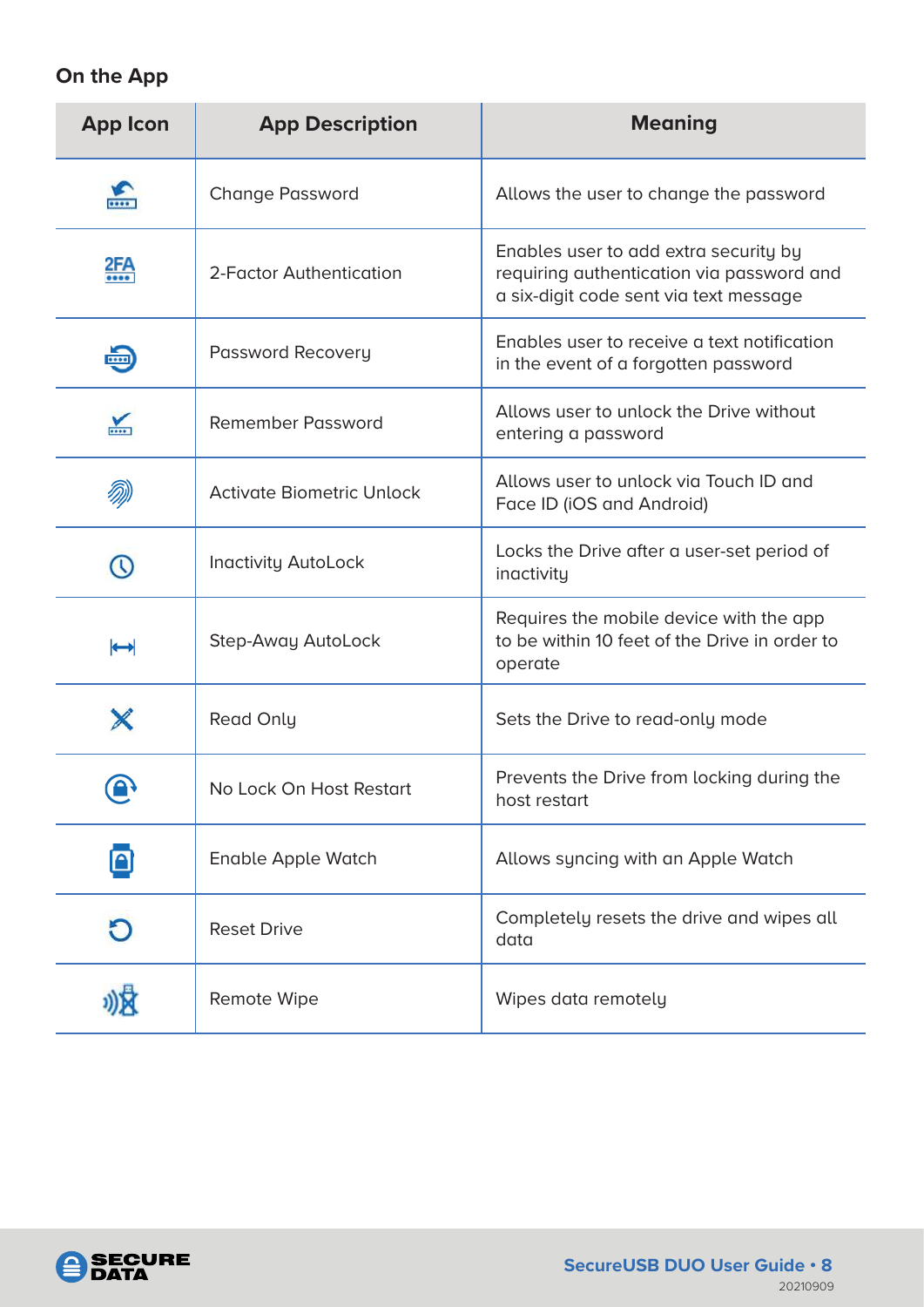### <span id="page-8-0"></span>**Installing SecureData Lock App**

The SecureData Lock User app is used to unlock your Drive via Bluetooth and must be installed on an iOS or Android mobile device to control the Drive's functions. Only one app is necessary to control multiple Drives.

Download the free app for an iOS device from the Apple App Store or for an Android device from Google Play. It can be installed just like any app by clicking Download, then Install.



To learn how to add or pair the app to the Drive, please read Section 3: Adding the App to the Drive (Pairing) below.

### **Password Requirements**

**NOTE:** For customers who purchase the Drive through retail, you must create a new password prior to usage. For data recovery customers who receive their files returned on a Drive, a sales technician will supply you with the password.

Your password must:

- be 7–64 digits in length when using the onboard keypad or mobile app
- not contain only repetitive digits, e.g. (3333333)
- not contain only consecutive digits, e.g. (1234567), (7654321), etc.

 **CAUTION:** Risk of loss of data. If you forget your password, all data will become inaccessible and reformatting will be required. There is no 'backdoor.' We recommend you enable the Password Recovery feature (see below) to prevent this.

**NOTE:** When setting a password for the onboard keypad, creating words by using corresponding number keys can be easier to remember than strings of numbers.

### **Procedural Conventions**

You may unlock the Drive and perform other functions via the onboard keypad before inserting it into a host. When using the SecureData Lock User app (or 'app'), the Drive must be inserted into a host. The LED status shown is what you should see after performing each step.



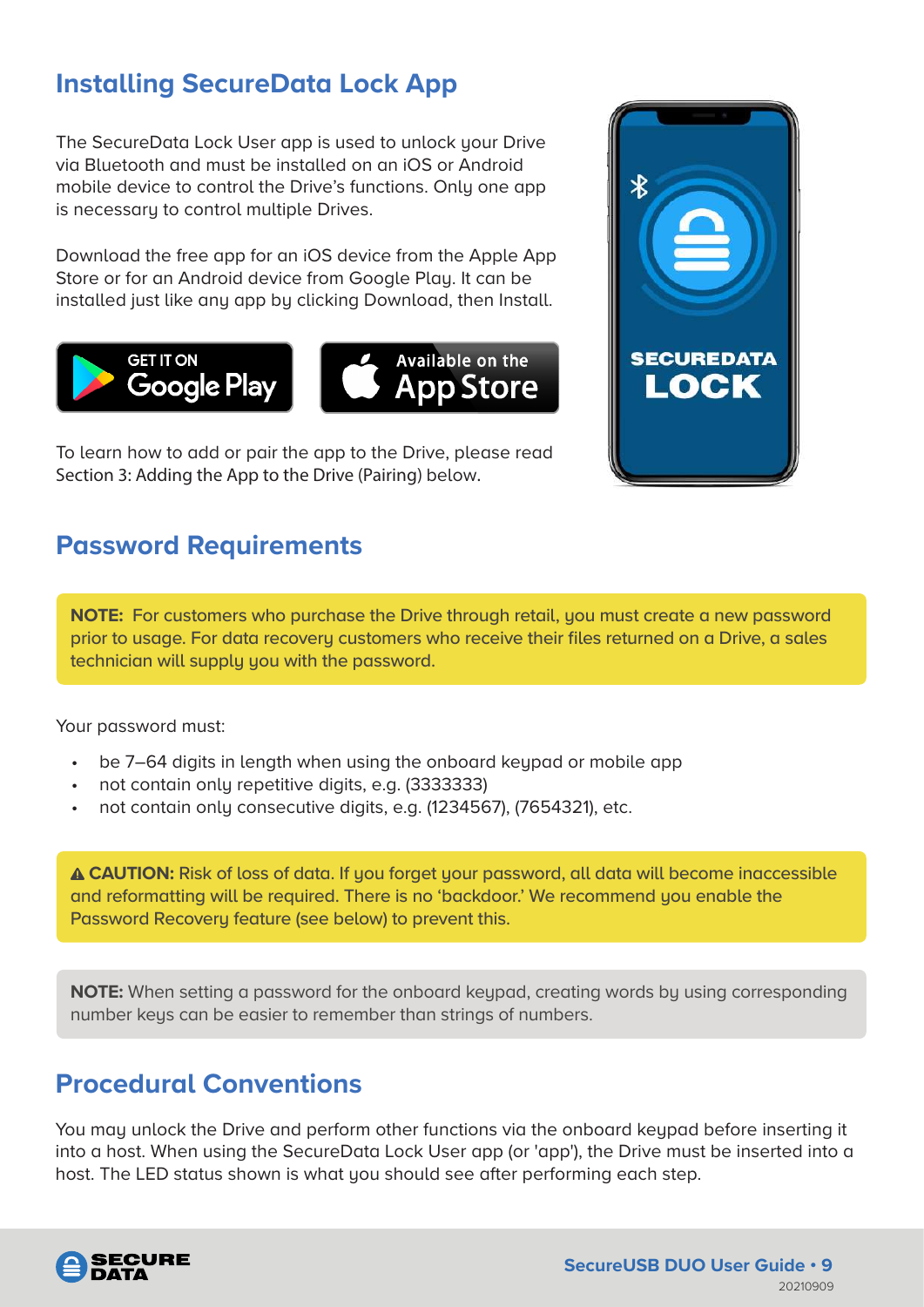### <span id="page-9-0"></span>**Creating a Password**

To begin using the Drive, you must create a password either through the onboard keypad or through the mobile app.

To create a password using the onboard keupad, follow these steps:

- 1. Press  $\circ$  . The LED displays on the Drive will show solid red  $\bullet$  and alternating blinking blue and blinking green lights  $\Box$   $\Box$
- 2. Press  $\circ$   $\circ$   $\circ$ . The LED will show a blinking blue light  $\circ$   $\circ$ . Then enter a 7–64 digit password.
- 3. Press  $\circ$   $\circ$   $\circ$   $\circ$   $\circ$  You will see a blinking green light  $\circ$  then re-enter the password.
- 4. Press  $O O -$ .
- 5. If successful, you will see  $\blacksquare$  five times; if the command failed, you will see  $\blacksquare$ five times.

To create a password using the app, follow these steps:

#### **Adding the Drive to the App (Pairing)**

You will need the eight-digit Device ID to pair the app. It is located on top of the Drive where the USB is inserted. To add the Drive, follow these steps:

- 1. Plug the Drive into a host.
- 2. Start the SecureData Lock App on your device. **NOTE:** Ensure your device is Bluetooth-enabled.
- 3. If you have no paired drives, the new drive will automatically appear. If you have existing paired drives, tap the plus sign in the upper left corner.
- 4. Tap the Drive Name. **NOTE:** If a password has not been created, the Drive will appear in the Paired Drives menu
- without asking for the device ID.
- 5. Enter the Device ID.

#### **Creating a Password**

To create a user password, follow these steps:

- 1. Connect the Drive to a computer.
- 2. Start the SecureData Lock App on your device.
- 3. After it initializes, tap the Drive name.
- 4. When prompted, enter the new password twice.
- 5. Enter a phone number for password recovery. You will also have the option to configure password recovery later.
- 6. If you proceeded with Step 5, enter the confirmation code sent to you via text. **NOTE:** Use a mobile device when entering a number in the app to allow text messages. **NOTE:** Per Step 5, for more information see Section 4: Basic Commands below.

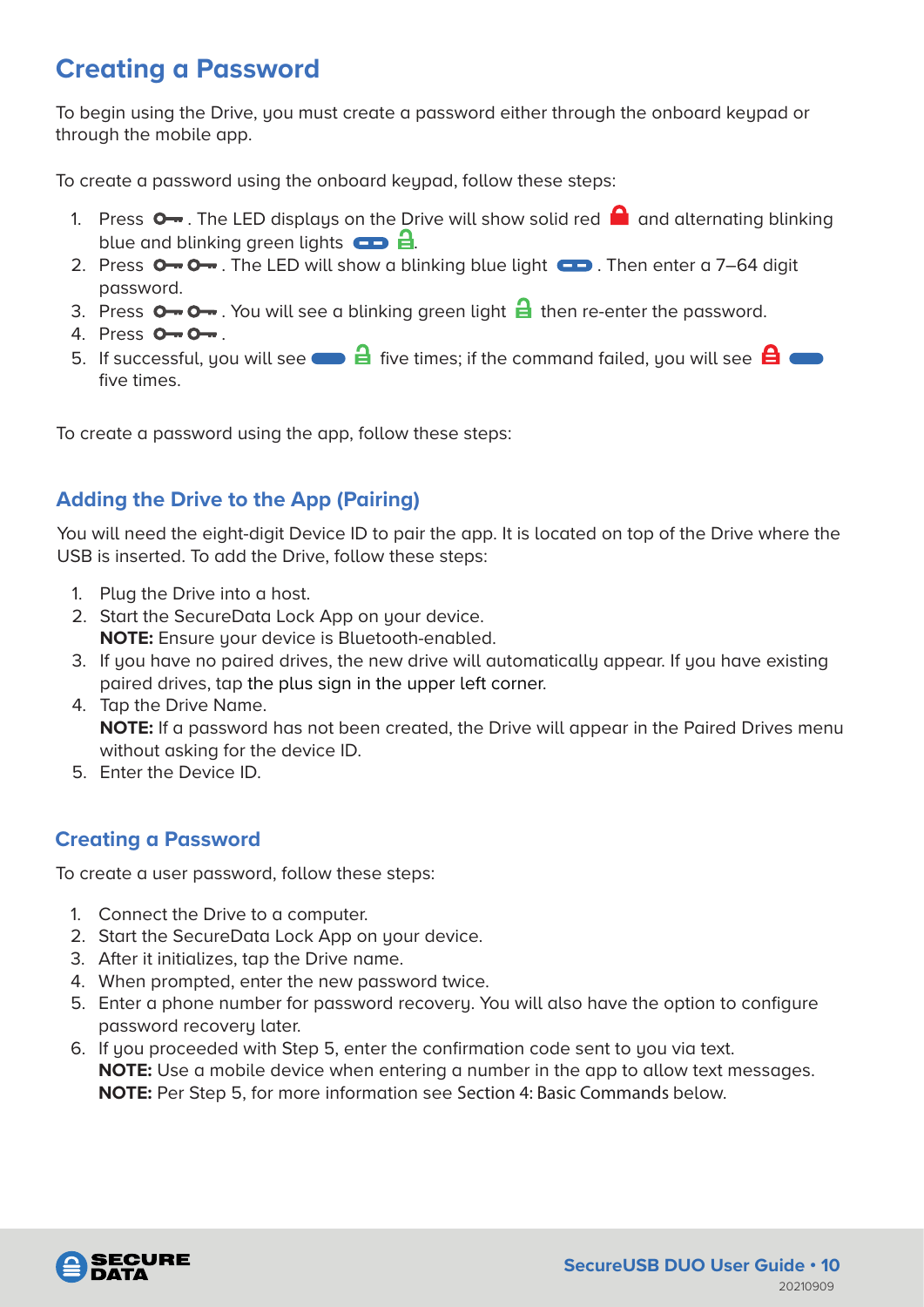### <span id="page-10-0"></span>**Changing a Password**

To change your password, you may do so through either the keypad or app features. Alongside the keypad commands are the LED indicators displayed on the Drive that show the code was entered properly.

To change the password by keypad, follow these steps:

- 1. Press  $O A$
- 2. Enter existing User Password.
- 3. Press 0 0 0 0
- 4. Enter new User Password.
- 5. Press  $O O H$
- 6. Re-enter new User Password.
- 7. Press  $0 0 -$ .
- 8. If successful, you will see  $\blacksquare$  five times; if the command failed, you will see  $\blacksquare$ five times.

To change the password through the app, follow these steps:

- 1. Connect the Drive to a computer.
- 2. Open the SecureData Lock app on your mobile device.
- 3. Select the device by tapping its name and enter the existing password.
- 4. Wait until the Drive unlocks and tap on it. This takes you to SETTINGS.
- 5. Under PASSWORD/ACCESS, select Change Password.
- 6. Enter the old password.
- 7. Enter the new password in the New and Confirm Password fields.

### **Unlocking the Drive**

You may unlock the Drive either before or after inserting it into the computer. To unlock the Drive by keypad, press  $\bullet$ , enter the user password, then press  $\bullet$ .

To unlock the Drive by mobile app/Bluetooth, insert it into the computer. Open the app on the mobile device and enter the password.

# **Locking the Drive**

The Drive can be locked multiple ways. We recommend safely ejecting it through the operating system. You may also press and hold  $O -$  to lock the Drive.

From the app, you may select the Drive name. Swipe to the left and tap on Lock.

**NOTE:** If the Drive is being used, the Drive will wait to lock until the activity has been completed. The red lock LED  $\Box$  indicates that the Drive is waiting to lock before it completes the action.

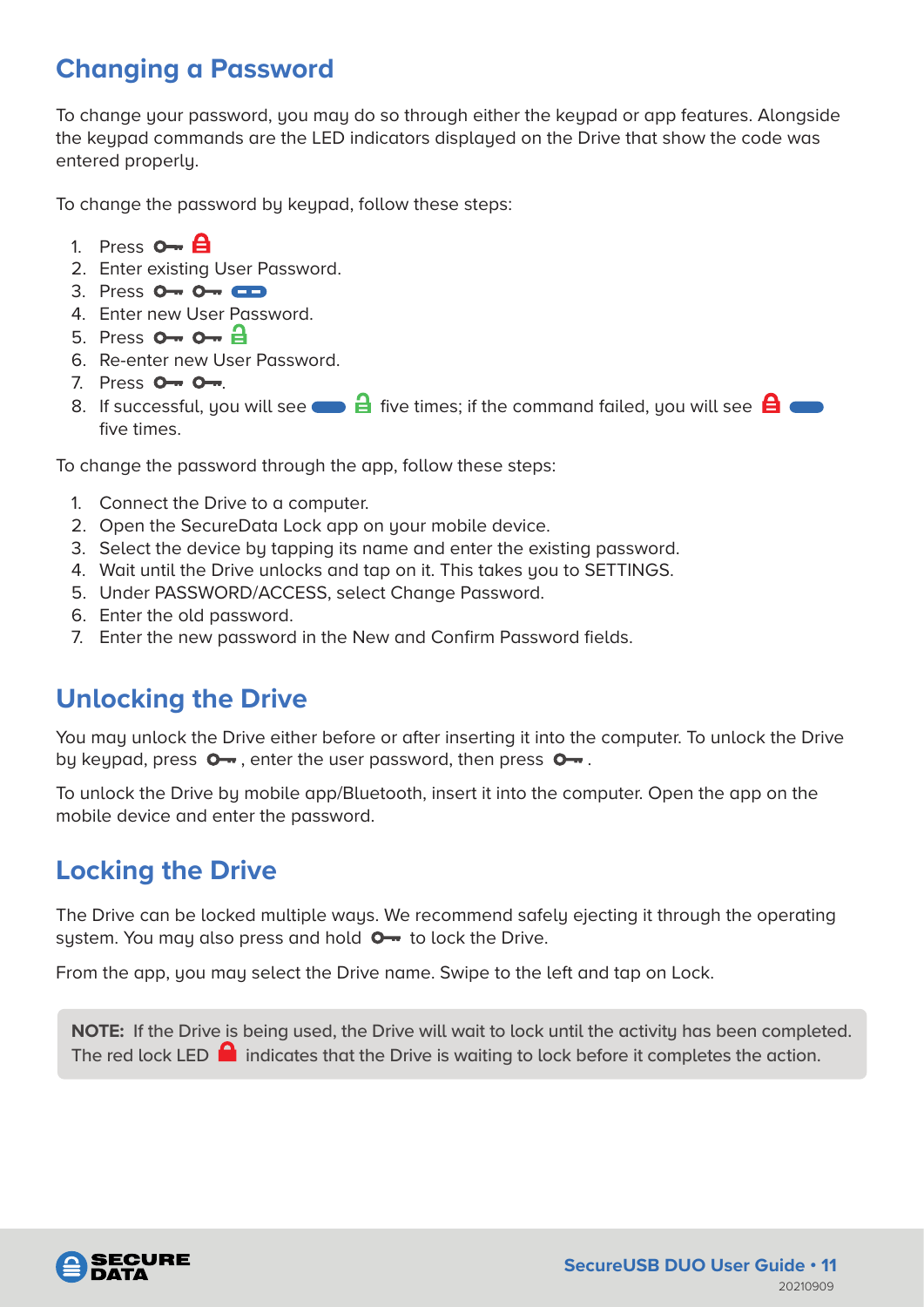### <span id="page-11-0"></span>**SECTION 3: SECUREUSB DUO DRIVE SECURITY FEATURES**

The SecureUSB DUO Drive is a password-protected flash drive designed with real-time military grade XTS-AES 256-bit hardware encryption. It is designed to protect data from breaches, or from unauthorized users who access a lost or stolen drive.

#### **Brute-Force Protection**

If a user enters an incorrect password 10 consecutive times, regardless of the time intervals between attempts, the Drive's brute-force detection will trigger and the password, data, and all settings will be deleted. The encryption key and **all data will become inaccessible and lost forever**. The Drive will need to be formatted before it can be reused.

### **Reformatting**

If the Drive needs to be reformatted due to hacking detection or following a reset, all data on it will be lost forever.

 **CAUTION:** Loss of data. All data and settings will be deleted from the SecureUSB DUO when formatted, whether or not the brute-force hacking detection was triggered.

To initialize (reformat) your Drive, do the following:

#### **Windows OS**

Admin permission on the PC is required for this procedure. To reformat on a Windows-powered computer, follow these steps:

- 1. Unlock the Drive with the User Password (for more information on creating one, see Section 3: Creating a Password below.
- 2. Insert into the computer.
- 3. In the popup message click **Format Disk.** You may need to open Disk Management to begin formatting.
- 4. Select **FAT32**, **NTFS** or **exFAT**, depending on your needs.
- 5. Click **Start**.
- 6. At the popup message, click **OK** to continue.
- 7. The procedure will finish formatting the Drive and confirm that formatting has been completed. While formatting, the blue LED blinks.
- 8. Click **OK**.



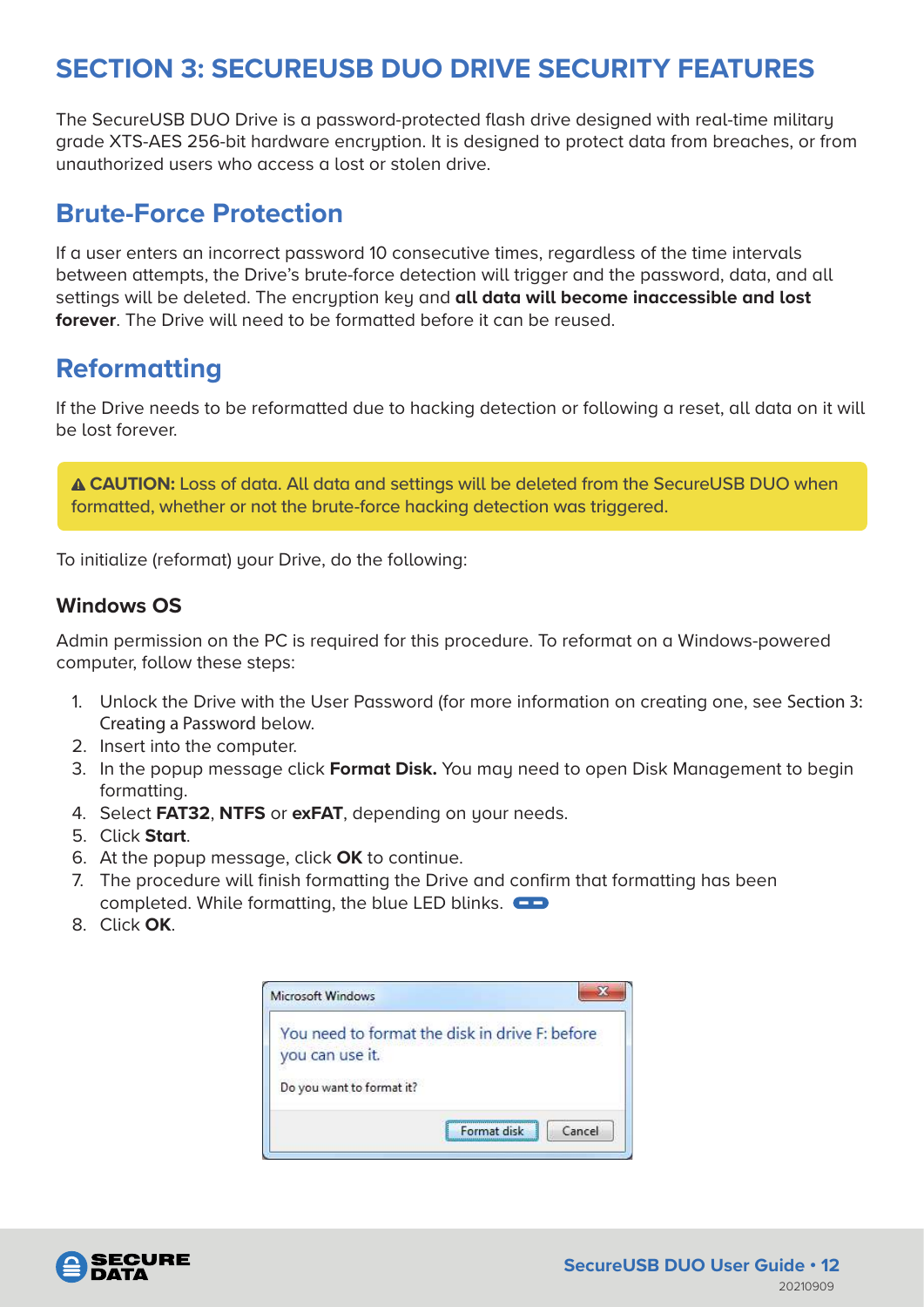In the event that the Formatting Wizard doesn't display:

- **1. In File Explorer**,
- 2. Right-click the **Drive**. Click **Format**.
- 3. In the Format window, enter a volume label (optional) and then select **FAT32**, **NTFS** or **exFAT**.
- 4. Click **OK**. This erases all data on the Drive.
- 5. Click **OK** on the popup warning message.

**NOTE**: If you want your drive to be recognized by both PC and Mac please format it exFat.

#### **For Mac OS**

- 1. Unlock the Drive with the User Password (for more information on creating one, see Section 3: Creating a Password below.
- 2. Insert the Drive into your Mac.
- 3. Click **Initialize** in the popup message. You may need to open Disk Management to begin formatting.

| The disk you inserted was not readable by this<br>computer. |  |
|-------------------------------------------------------------|--|
|                                                             |  |
|                                                             |  |
| Initialize                                                  |  |

4. Ensure that your SecureUSB DUO Drive is highlighted in the list of external drives and click **Erase**. The system begins erasing the external Drive.

| $\bullet$ $\bullet$                                                                                                                                 | Disk Utility<br>$-49$<br>First Aid Prodition<br><b>Steam</b> | $\circ$<br>$\Diamond$<br><b>Info</b><br><b>Mautt</b><br><b>Beauum</b>          |                    |                   | (位:四:10)                                                                                                                                                             | <b>Disk Utility</b><br>2 5 5 4 5 6 7<br>$-01 - 11$<br>有量<br>FRIDAY MORSON FORE RESON SENT VEL                                                                                                                                                                                                                                                                                                                  |                         |
|-----------------------------------------------------------------------------------------------------------------------------------------------------|--------------------------------------------------------------|--------------------------------------------------------------------------------|--------------------|-------------------|----------------------------------------------------------------------------------------------------------------------------------------------------------------------|----------------------------------------------------------------------------------------------------------------------------------------------------------------------------------------------------------------------------------------------------------------------------------------------------------------------------------------------------------------------------------------------------------------|-------------------------|
| Internal<br>APPLE SSD TSS12B Media<br>Mac CS<br>Windows<br>tixturnal<br><b>STATISTICS</b> IN THE REAL PROPERTY<br>the control of the control of the | 1 TB Lininitalized                                           | The contract of the contract of the contract of the<br><b>SECUREDATA Media</b> |                    |                   | Internal<br>the first state was accepted to the<br>APR.E SSO TSST/S Media<br><b>III</b> Mec CB<br>Windows<br><b>Distant</b><br><b>BECUREDATA MODE</b><br>SECUREDRIVE | Erase"SECURED/I'A Media*?<br>Enasing "SECURECATA Media" will debte all data situati<br>on it, and cannot be ordere. Provide sinema, chooses.<br>partition risgs and formst, and offers 4 non-to-proposed.<br>Niemic SECUREORVE<br>Format: Nac DS Extended (Journaled)<br>Scheme: GUID Partition Map<br>control of the party of the con-<br>president and service<br><b>Control</b><br>ECEM<br>Security Options |                         |
|                                                                                                                                                     | Location                                                     |                                                                                | External Capacity: | <b>TTB</b>        |                                                                                                                                                                      | External Capacity:<br>Location                                                                                                                                                                                                                                                                                                                                                                                 | 578                     |
|                                                                                                                                                     | Connection:                                                  |                                                                                | USB Child count:   |                   |                                                                                                                                                                      | Developed<br>USB Child coant:                                                                                                                                                                                                                                                                                                                                                                                  | z                       |
|                                                                                                                                                     | Partition Map:                                               | Not Supported Type:                                                            |                    | Disk<br>$-10.000$ |                                                                                                                                                                      | DJID For Ellis Mas Type:<br>Partition Mag:                                                                                                                                                                                                                                                                                                                                                                     | Disk                    |
|                                                                                                                                                     | SMART status:                                                | Not Supported Device.                                                          |                    | diskt             |                                                                                                                                                                      | Hit Supported Device<br>BALAXIT, MATUR                                                                                                                                                                                                                                                                                                                                                                         | <b>COLLECT</b><br>skirt |

- 5. Click **Done** in the message dialog when available. **NOTE:** SecureUSB DUO is now displayed under External in the left column.
- 6. Close the **Disk Utility**.



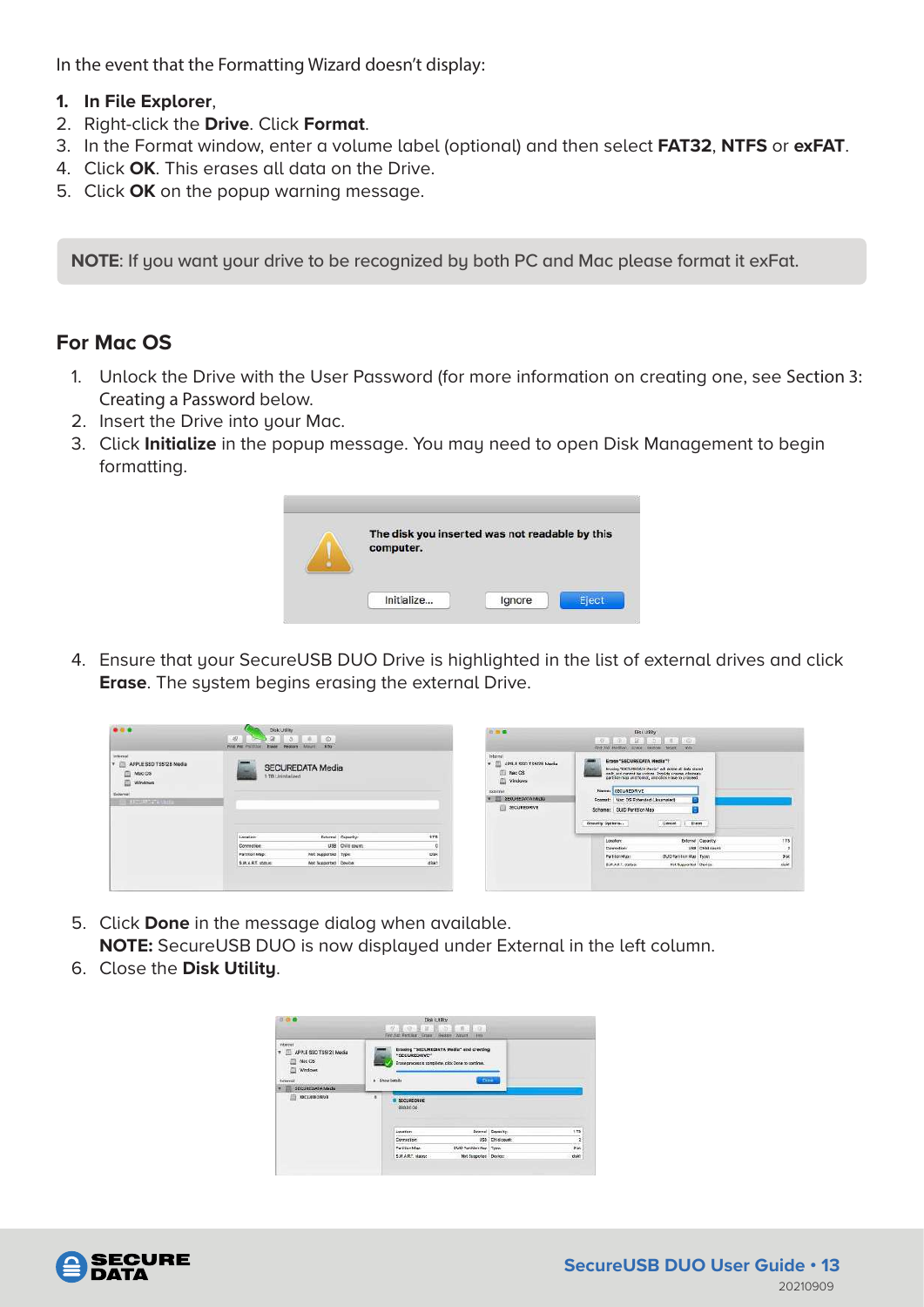# <span id="page-13-0"></span>**SECTION 4: BASIC COMMANDS**

Below are keypad codes and app functions that detail how to perform basic commands on the Drive. Alongside the keypad commands are the LED indicators displayed on the Drive that show the code was entered properly. Often, when proceeding to the next step after pressing  $\bullet$  the LED display remains the same as the previous step.

### **Bluetooth Feature and Status**

The Drive includes Bluetooth, which it uses to communicate with the mobile app. In some situations, you may not be able to use Bluetooth or wish to disable it. Even after disabling Bluetooth you may enable it again through the keypad.

By default, Bluetooth is already active. To disable this feature, follow these steps:

- 1. Press  $\mathbf{O}_{\mathbf{m}}$   $\mathbf{H}$
- 2. Enter User Password.
- 3. Press  $O O O -$ .  $CD =$
- 4. Enter 280.
- 5. Press  $O_{\overline{m}}$ .
- 6. If successful, you will see  $\blacksquare$  five times; if the command failed, you will see  $\blacksquare$ five times.

Once disabled, you may reactivate the Bluetooth feature. To enable it again, follow these steps:

- 1. Press  $\mathbf{O}_{\mathbf{m}}$   $\mathbf{H}$
- 2. Enter User Password.
- 3. Press  $O O O -$ .  $CD =$
- 4. Enter 281.
- $5.$  Press  $0 1$ .
- 6. If successful, you will see  $\blacksquare$  five times; if the command failed, you will see  $\blacksquare$ five times.

If you are uncertain if Bluetooth has been enabled or disabled, using the keypad you may enter a command to check. To see its status on the Drive, follow these steps:

- 1. Press  $O_{\overline{m}}$   $\overline{H}$
- 2. Enter User Password.
- 3. Press  $O O O -$ .  $CD =$
- 4. Enter 728.
- 5. Press  $O_{\overline{m}}$ .
- 6. If Bluetooth is currently enabled, you will see  $\qquad \qquad \blacksquare$  five times. If it is disabled, you will see **f** ive times.

### **Cancelling a Procedure**

To cancel most procedures prior to finishing the input on the keupad, press and hold  $\mathbf{Q}$  for six seconds. You may also let the Drive time-out after 10 seconds.

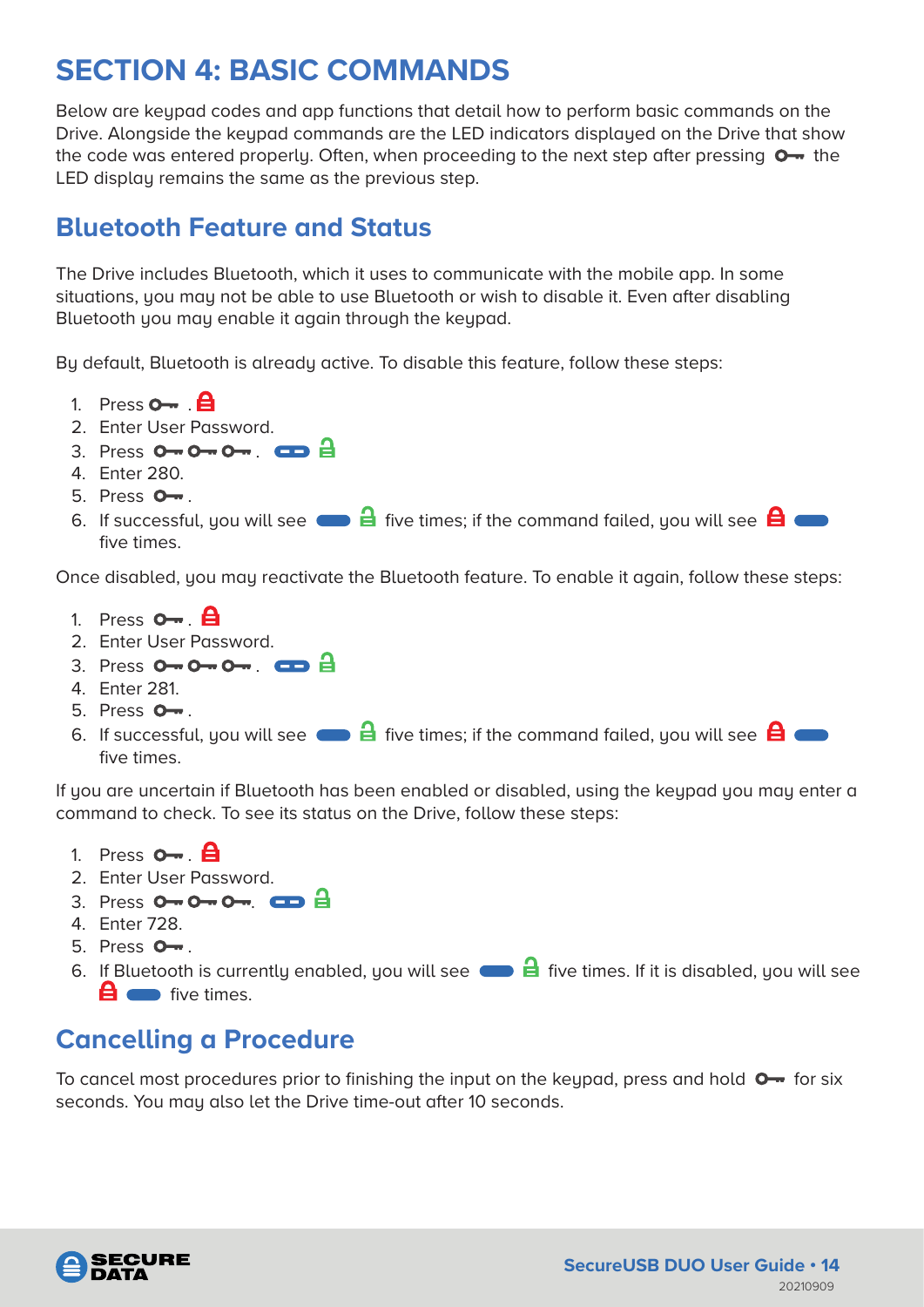# <span id="page-14-0"></span>**Inactivity AutoLock**

With the Inactivity AutoLock feature, you may set the Drive to automatically lock after a specified time between 1 and 60 minutes due to inactivity. Alternatively, you may deactivate this feature at any time.

#### **Enabling**

To set AutoLock via keypad, follow these steps:

- 1. Press  $\mathbf{O}$   $\blacksquare$   $\blacksquare$
- 2. Enter User Password.
- 3. Press  $O O O -$ .  $CD = 1$
- 4. Enter 85 (or T, L for Time-Lock).
- 5. Press  $\mathbf{O}$ <sub>7</sub>.  $\mathbf{H}$
- 6. Enter the number of minutes before the Drive should go idle, 01–60. (means 1 through 60 minutes).
- 7. Press  $O_{\overline{m}}$ .
- 8. If successful, you will see  $\blacksquare$  five times; if the command failed, you will see  $\blacksquare$ five times.

To set AutoLock via the app, follow these steps:

- 1. Open the app, select the Drive, and unlock it.
- 2. Tap the Drive name to go to SETTINGS.
- 3. Under LOCKING OPTIONS, select Inactivity AutoLock.
- 4. Select the number of minutes before the Drive should go idle.

#### **Disabling**

To disable the AutoLock feature via keypad, follow these steps:

- 1. Press  $\mathbf{O}_{\mathbf{m}}$   $\mathbf{\Theta}$
- 2. Enter User Password.
- 3. Press  $O \rightarrow O \rightarrow O \rightarrow \bullet$ .
- 4. Enter 85 (or T, L for Time-Lock).
- 5. Press  $\mathbf{O}$ <sub>77</sub>.  $\mathbf{H}$
- 6. Enter 00.
- 7. Press  $O_{\overline{m}}$ .
- 8. If successful, you will see  $\blacksquare$  five times; if the command failed, you will see  $\blacksquare$ five times.

To disable AutoLock via the app, follow these steps:

- 1. Open the app, select the Drive, and unlock it.
- 2. Tap the Drive name to go to SETTINGS.
- 3. Under LOCKING OPTIONS, select Inactivity AutoLock.
- 4. Select Never.

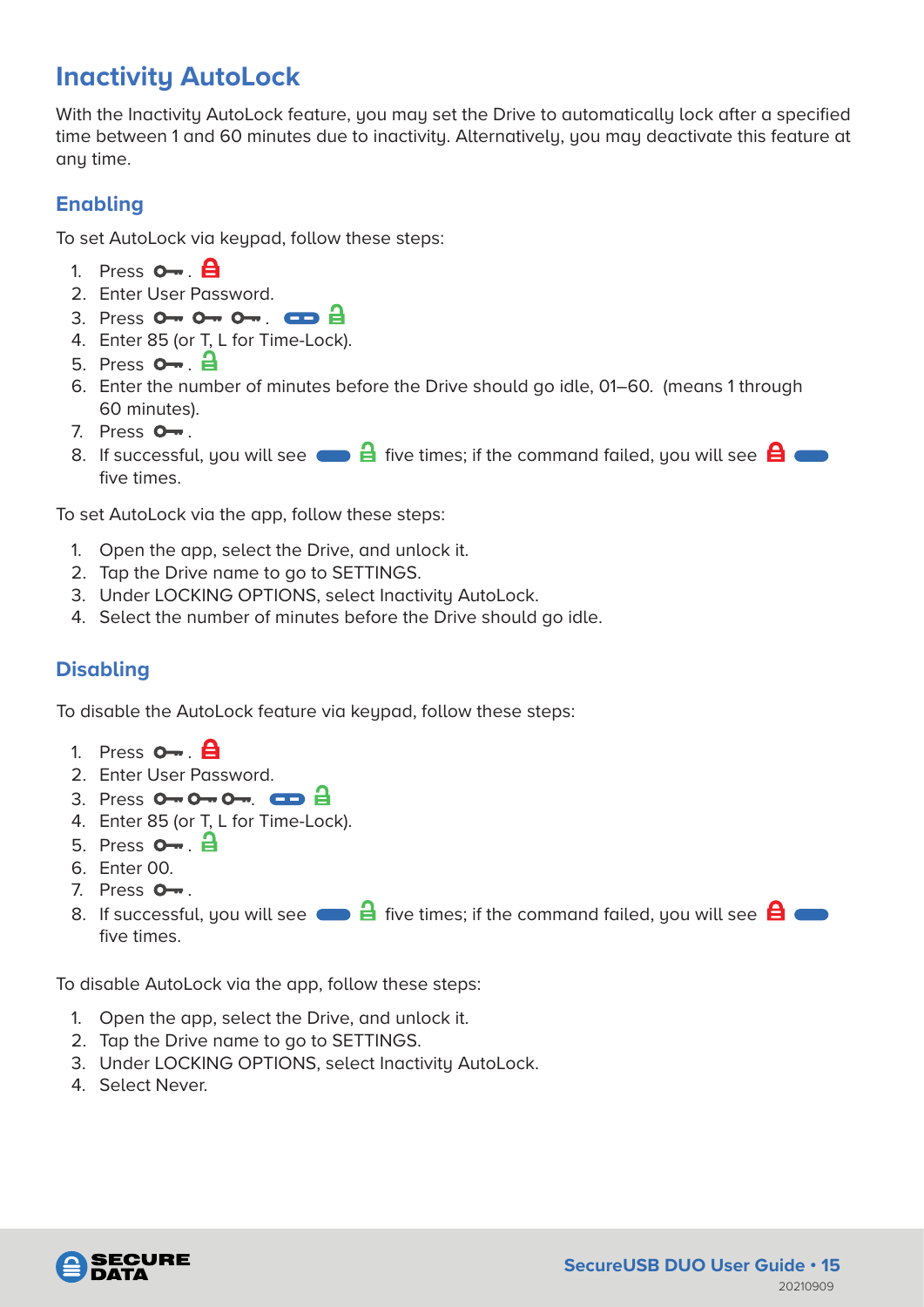### <span id="page-15-0"></span>**Step-Away AutoLock**

When connected to the app, the Drive can be set to lock when the mobile device is more than 10 feet away from the Drive. This feature cannot be activated by keypad.

To set up the Step-Away AutoLock feature, follow these steps:

- 1. Open the app, select the Drive, and unlock it.
- 2. Tap the Drive name to go to SETTINGS.
- 3. Under LOCKING OPTIONS, select Step-away AutoLock.
- 4. The button will shift to the right and will appear green when activated.

To turn off the Step-Away AutoLock feature, follow these steps:

- 1. Open the app, select the Drive, and unlock it.
- 2. Tap the Drive name to go to SETTINGS.
- 3. Under LOCKING OPTIONS, select Step-away AutoLock.
- 4. The button will shift to the left and will no longer appear green when deactivated.

### **No Lock On Host Restart Mode**

If you want to allow the Drive to remain unlocked when restarting a host, you may activate the No Lock On Host Restart feature.

 **CAUTION:** This feature could compromise the security of the Drive. We suggest disabling this feature when it is not needed.

**NOTE:** The Inactivity AutoLock and Step-Away AutoLock features will override the No Lock On Host Restart feature. If you have either of these active, the Inactivity AutoLock will lock the Drive after the time limit you set and Step-Away AutoLock will lock the Drive if the mobile device is more than 10 feet from it.

#### **Enabling**

To turn on the No Lock On Host Restart mode via keypad, follow these steps:

- 1. Press  $\mathbf{O}_{\mathbf{m}}$   $\mathbf{H}$
- 2. Enter User Password.
- 3. Press  $O O O \frac{1}{2}$
- 4. Enter 561.
- 5. Press  $O_{\overline{m}}$ .
- 6. If successful, you will see  $\blacksquare$  five times; if the command failed, you will see  $\blacksquare$ five times.

To turn on the No Lock On Host Restart mode via the app, follow these steps:

- 1. Open the app, select the Drive, and unlock it.
- 2. Tap the Drive name to go to SETTINGS.
- 3. Select the No Lock On Host Restart option.
- 4. Read the warnings and tap Continue.
- 5. The button will shift to the right and will appear green when activated.

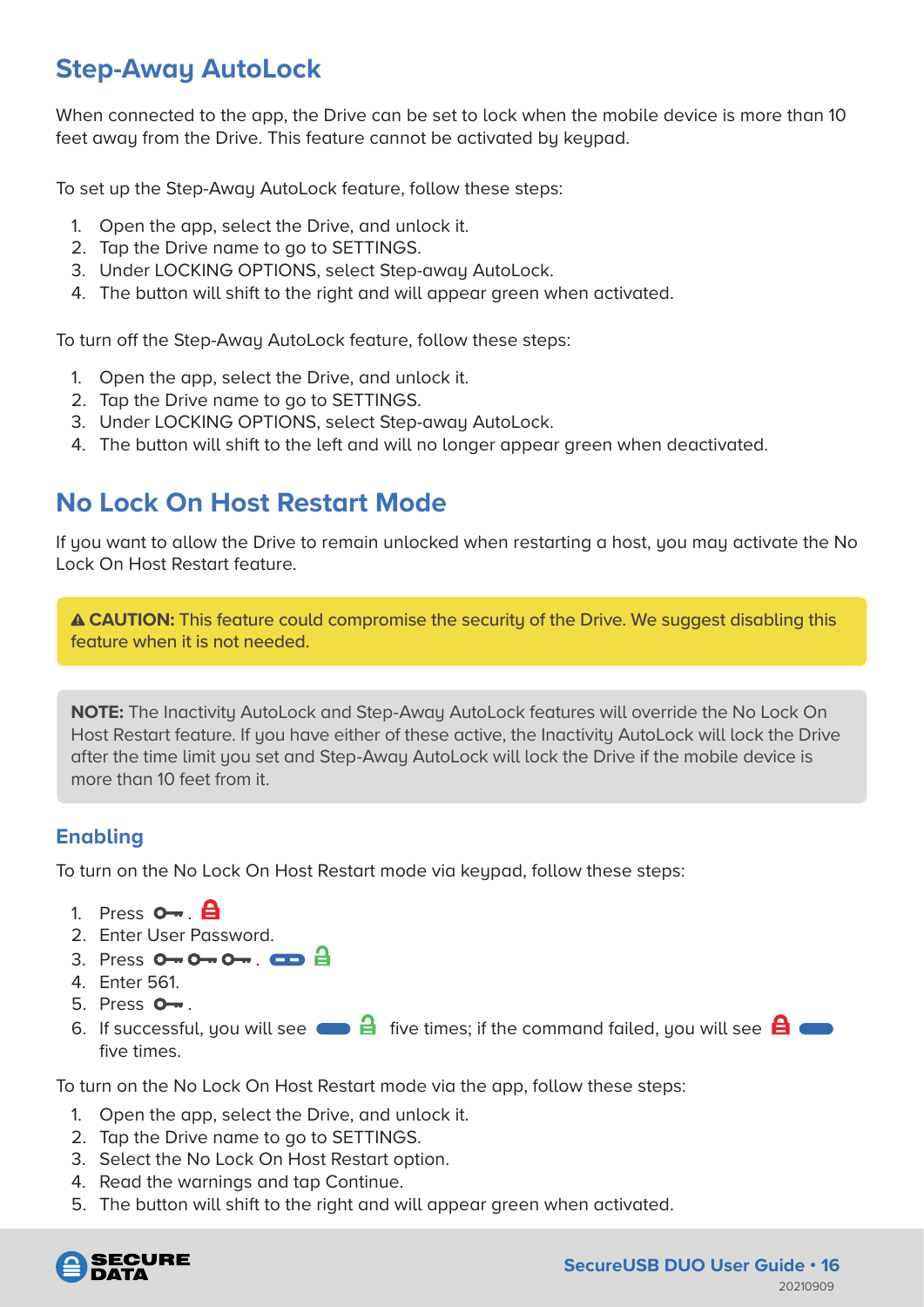#### <span id="page-16-0"></span>**Disabling**

To turn off the No Lock On Host Restart mode via keupad, follow these steps:

- 1. Press  $\mathbf{O}_{\mathbf{m}}$ .  $\mathbf{\Theta}$
- 2. Enter User Password.
- 3. Press  $O O O -$ .  $CD =$
- 4. Enter 560.
- $5.$  Press  $O_{\overline{m}}$ .
- 6. If successful, you will see  $\blacksquare$  five times; if the command failed, you will see  $\blacksquare$ five times.

To turn on the No Lock On Host Restart mode via the app, follow these steps:

- 1. Open the app, select the Drive, and unlock it.
- 2. Tap the Drive name to go to SETTINGS.
- 3. Select the No Lock On Host Restart option.
- 4. The button will shift to the left and will no longer be green when deactivated.

#### **Read-Only and Read/Write Modes**

You may set the Drive to be in Read-Only mode and prevent any alteration of documents or saving to the drive, permitting only reading from it. You may also disable this feature and allow writing to the Drive.

**NOTE:** When Read-Only mode is activated, the Drive will lock in order to set this mode. After enabling Read-Only mode, simply unlock the device with your User password and it will be in Read-Only mode**.**

#### **Read Only**

To put the Drive in Read-Only mode via keupad, follow these steps:

- 1. Press  $\mathbf{O}_{\mathbf{m}}$   $\mathbf{\Theta}$
- 2. Enter User Password.
- 3. Press  $O O O -$ .  $CD = O$
- 4. Enter 76 (or R, O for Read-Only).
- 5. Press  $O_{\overline{m}}$ .
- 6. If successful, you will see  $\blacksquare$  five times; if the command failed, you will see  $\blacksquare$ five times.

To put the Drive in Read-Only mode via the app, follow these steps:

- 1. Open the app, select the Drive, and unlock it.
- 2. Tap the Drive name to go to SETTINGS.
- 3. Under LOCKING OPTIONS, select Read Only.
- 4. When the prompt appears, press Lock.
- 5. The button will shift to the right and will appear green when activated.

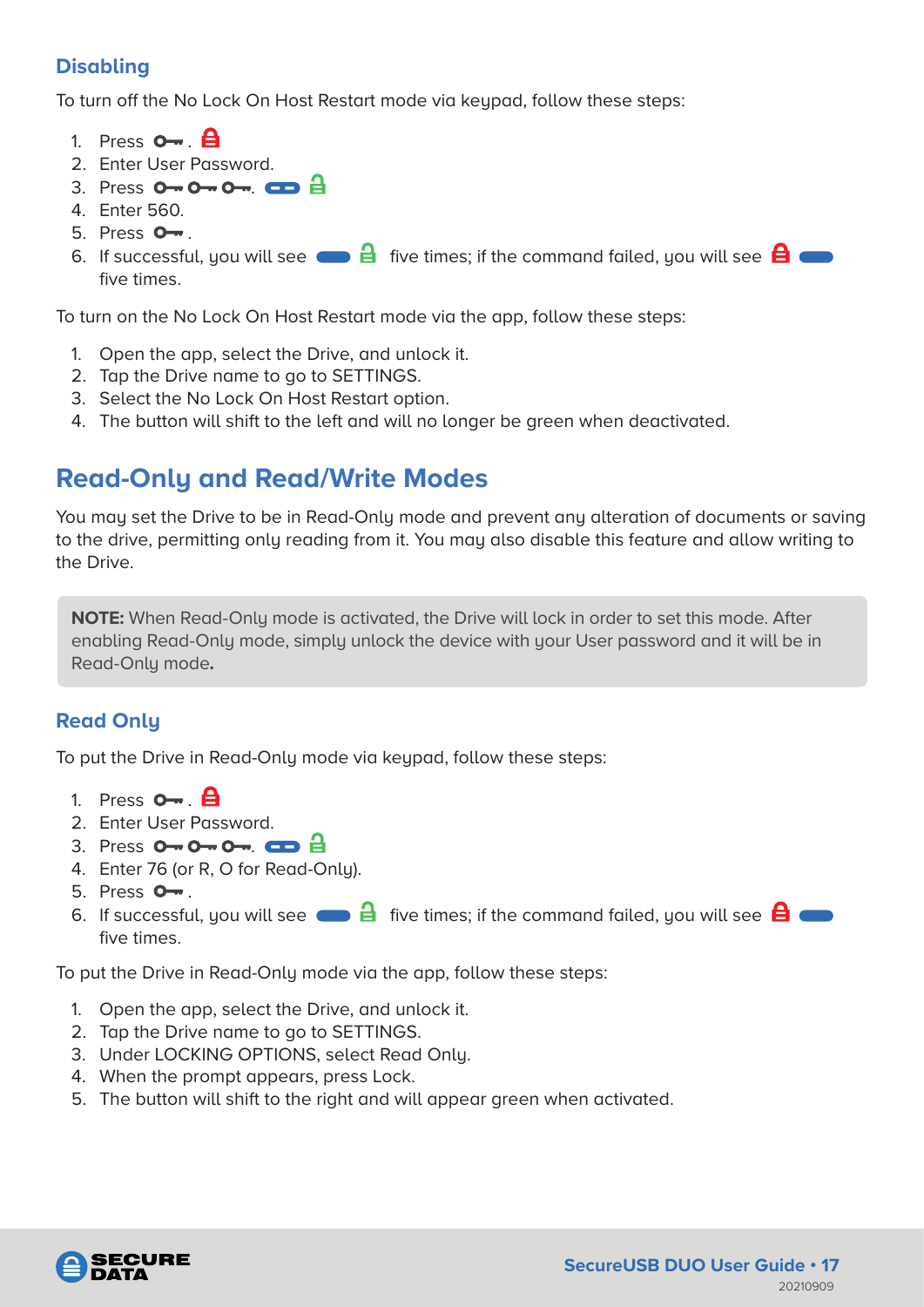### **Read/Write**

To allow a user to write to the Drive via keupad, follow these steps:

- 1. Press  $\mathbf{O}$ <sub>m</sub>.  $\mathbf{\Theta}$
- 2. Enter User Password.
- $3.$  Press  $0 \rightarrow 0 \rightarrow 0 \rightarrow 0$
- 4. Enter 79 (for R, W for Read/Write).
- 5. Press  $O_{\overline{m}}$ .
- 6. If successful, you will see  $\blacksquare$  five times; if the command failed, you will see  $\blacksquare$ five times.

To allow a user to write to the Drive via the app, follow these steps:

- 1. Open the app, select the Drive, and unlock it.
- 2. Tap the Drive name to go to SETTINGS.
- 3. Under LOCKING OPTIONS, select Read Only.
- 4. When the prompt appears, press Lock.
- 5. The button will shift to the left and will no longer appear green when deactivated.

#### **Resetting the Drive**

If you need to completely reset the Drive, you may do so using the keypad or app.

 **CAUTION:** Resetting the Drive will wipe it clean and you will lose all data stored on it.

To reset the Drive via keypad, follow these steps:

- 1. Press and hold 7 and  $\circ$ .  $\oplus$   $\oplus$  (alternating)
- 2. Press 999.
- 3. Press and hold 7 and  $\circ$ .

To reset the Drive via the app, follow these steps:

- 1. Open the app, select the Drive, and unlock it.
- 2. Tap the Drive name to go to SETTINGS.
- 3. Under RESETTING/DELETING, select Reset Drive.
- 4. At the prompt, press Reset Drive.
- 5. Enter the serial number OR use the mobile device's camera to scan the QR code.

If you forgot your password and want to reset the drive, you may do so through the app. To reset without entering a password, follow these steps:

- 1. Open the app and select the Drive.
- 2. Tap the Drive name to open the Drive Unlock screen.
- 3. At the bottom of the screen, tap Reset Drive.
- 4. When the prompt appears, press Reset Drive to proceed.

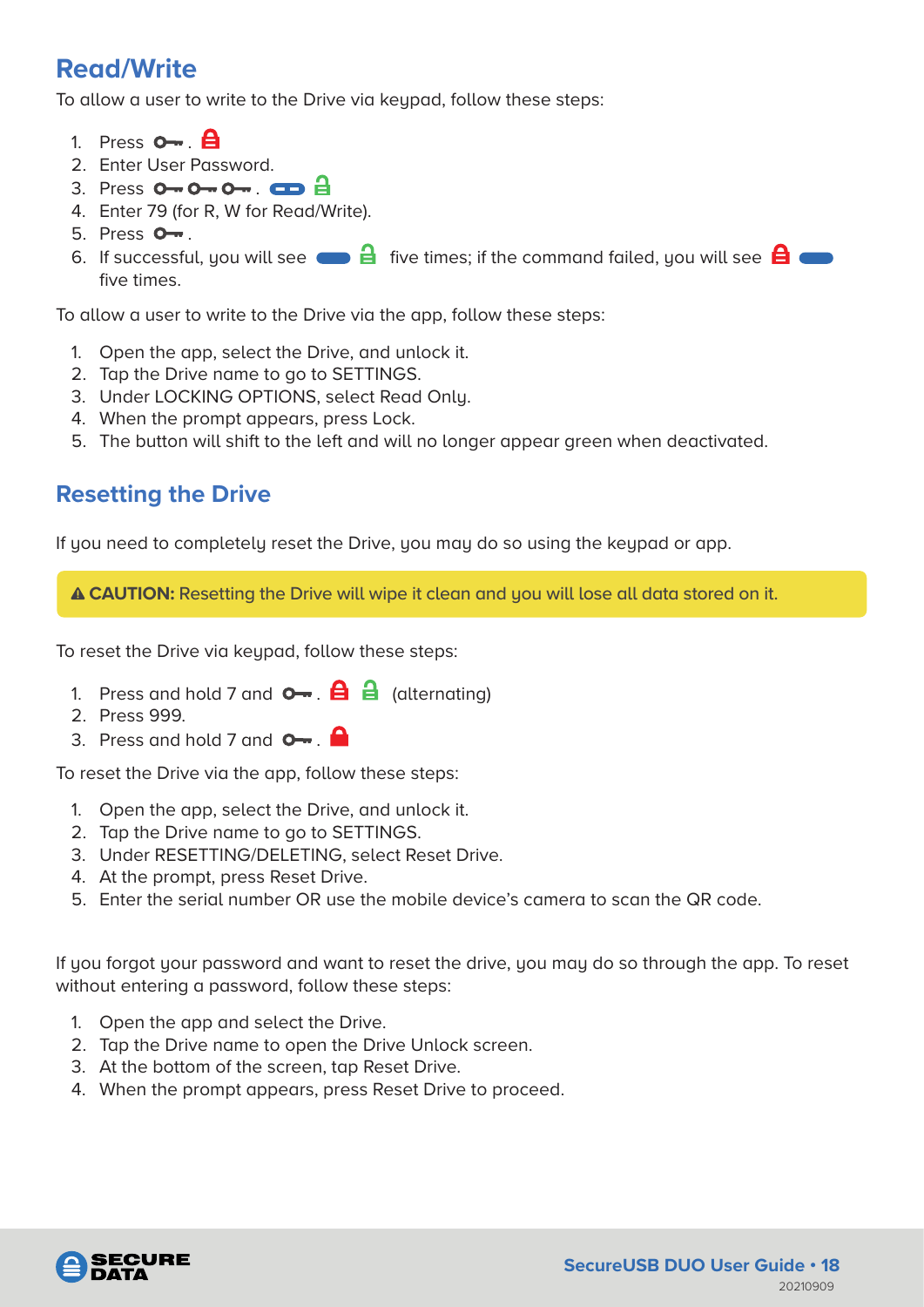# <span id="page-18-0"></span>**App-Only Features**

While most of the functions can be entered via keypad or app, there are some that are available only using the app. Open the app and you may select any of the following to enable them.

#### **Change Name**

You may customize the name of your drive showing in the app by selecting Change Name. Simply rename the device to any you like, then press Change Name.

**NOTE:** Changing the name will not change the Drive's volume label.

### **2-Factor Authentication**

You may use this feature for additional security.

- 1. In the SETTINGS menu, under PASSWORD/ACCESS, select 2-Factor Authentication.
- 2. When the prompt appears, press Continue.
- 3. On the next screen, enter your mobile number and continue.
- 4. You will receive a confirmation code via text.
- 5. At the Enter Confirmation Code screen, enter the six-digit code you received via text and press Continue.
- 6. In all future attempts to unlock the Drive, you will need to unlock via your password and a six-digit code sent via text.

### **Password Recovery**

If you forget your password, all data will become inaccessible and reformatting will be required. There is no 'backdoor.' We recommend that you enable the Password Recovery feature to prevent this.

- 1. In the SETTINGS menu, under PASSWORD/ACCESS, select Password Recovery.
- 2. When the prompt appears, press Continue.
- 3. On the next screen, enter your mobile phone number.
- 4. You will receive a confirmation code via text.
- 5. At the Enter Confirmation Code screen, enter the six-digit code you received via text and press Continue.

#### **Remember Password**

If you would like to opt out of the added security, you may set the app to remember the password. Once you open the app and select the Drive, it will automatically unlock without requiring any authentication.

**A CAUTION:** Securitu is degraded when the password is stored.

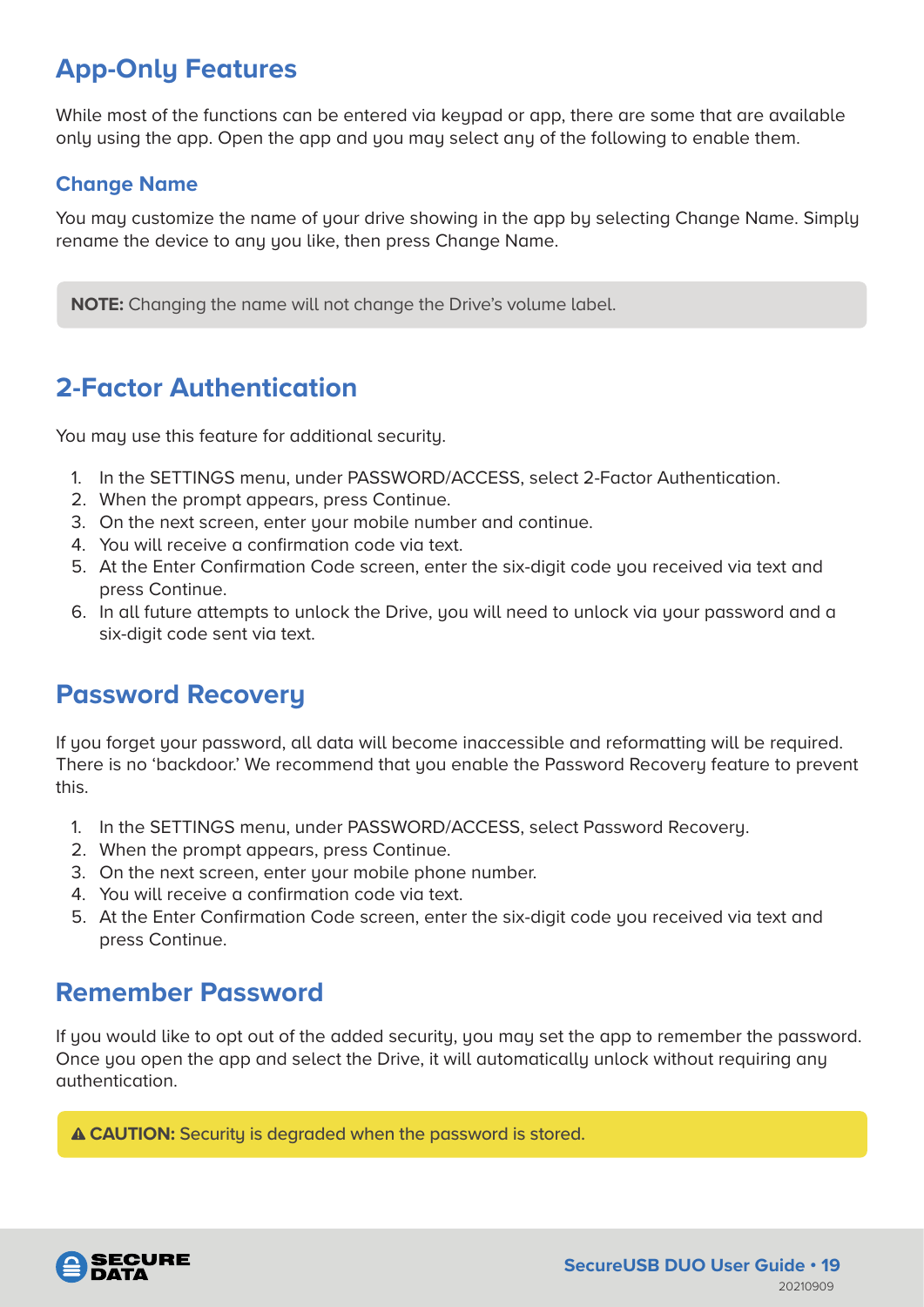### <span id="page-19-0"></span>**Activate Biometric Unlock**

For Apple/iOS and Android users, you may unlock the Drive using Touch ID or Face ID.

- 1. In the SETTINGS menu, under PASSWORD/ACCESS, select Biometric Unlock.
- 2. When the prompt appears, press Yes.

**NOTE:** Ensure that Touch ID or Face ID are enabled on your mobile device.

#### **Enable Apple Watch**

If you have an Apple Watch, you may use it to unlock the Drive.

### **Remote Wipe**

To wipe the Drive of its data remotely, you may do so through Remote Wipe.

**NOTE:** This is a two-part process: enabling/disabling and activating. We suggest enabling Remote Wipe if you are worried that you may lose your drive and would like to initiate this feature if the Drive is lost.

The first part is the enabling/disabling step.

- 1. Open the app, select the Drive, and unlock it.
- 2. Tap the Drive name to go to SETTINGS.
- 3. Under RESETTING/DELETING, select Remote Wipe.
- 4. The button will shift to the right and will appear green when activated.
- 5. When the prompt appears, press Enable.

 **CAUTION:** The next part of the process is irreversible. Be certain that the drive is lost or stolen before proceeding.

This will erase all data from the drive. The second part is the activating step. To perform a remote wipe of data, follow these steps:

- 1. Open the app.
- 2. Write down the serial number (shown underneath the drive name).
- 3. Press on the Drive name and swipe right.
- 4. Press Wipe.

At the next attempt to unlock the Drive, it will automatically be reset.

 **CAUTION:** If you lost the Drive and activated Remote Wipe, but locate the Drive later, do **NOT** try to open it. Please contact SecureData Tech Support, as it will otherwise be irreversibly wiped.

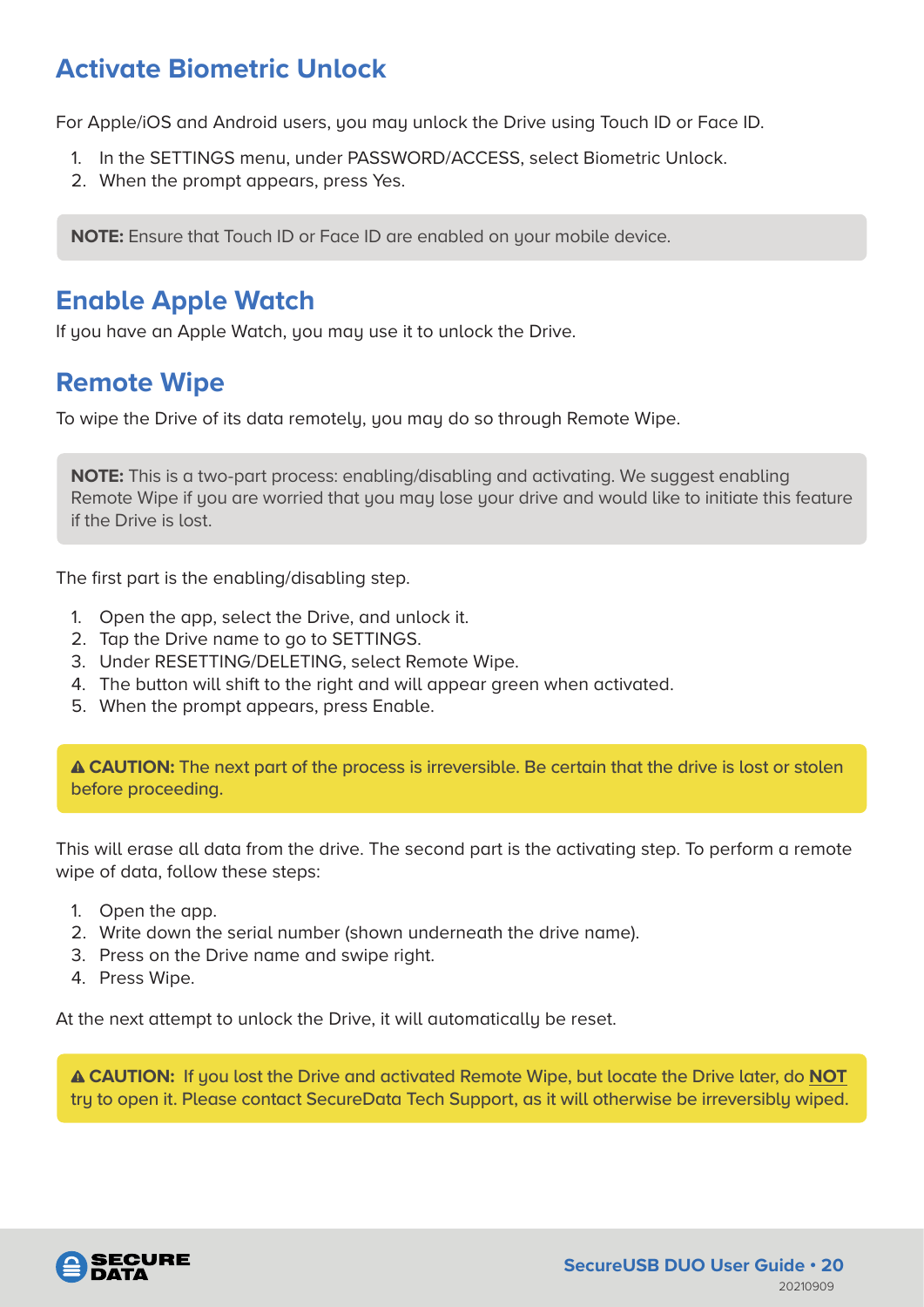### <span id="page-20-0"></span>**Minor Features**

The keypad has codes for minor features that you may find beneficial when using the Drive, and their operations are expressed through the LEDs.

You may see the system version and an indicator of when a button is pushed on the keypad. These are additions to help with your experience, but are not security features.

To see the version, follow these steps:

- 1. Press  $O_{\overline{m}}$   $\overline{H}$
- 2. Enter User Password.
- 3. Press  $O O O -$ .  $CD =$
- 4. Enter 86 (or V, N for version number).
- 5. Press . once, then .
- 6. The green and red LEDs will display which version is in use: the red lock ( $\bigoplus$ ) blinks if it's a major version; the green lock ( $\triangleq$ ) blinks if it's a minor version.

To get a visual confirmation that a button on the keypad is pressed, you may activate the key press indication. To do this, follow these steps:

- 1. Press  $O B$
- 2. Enter User Password.
- 3. Press  $O O O -$ .  $CD = \frac{1}{2}$
- 4. Enter 571.
- $5.$  Press  $O_{\overline{m}}$ .
- 6. If successful, you will see  $\blacksquare$  five times; if the command failed, you will see  $\blacksquare$ five times.

Once this has been activated, the red, blue, and green LEDs will flicker each time a button is pushed,

To turn off the key press indication, follow these steps:

- 1. Press  $\mathbf{O}_{\mathbf{m}}$   $\mathbf{H}$
- 2. Enter User Password.
- $3.$  Press  $0 \rightarrow 0 \rightarrow 0 \rightarrow 0$
- 4. Enter 570.
- 5. Press  $O_{\overline{a}}$ .
- 6. If successful, you will see  $\Box$  five times; if the command failed, you will see  $\Box$ five times.

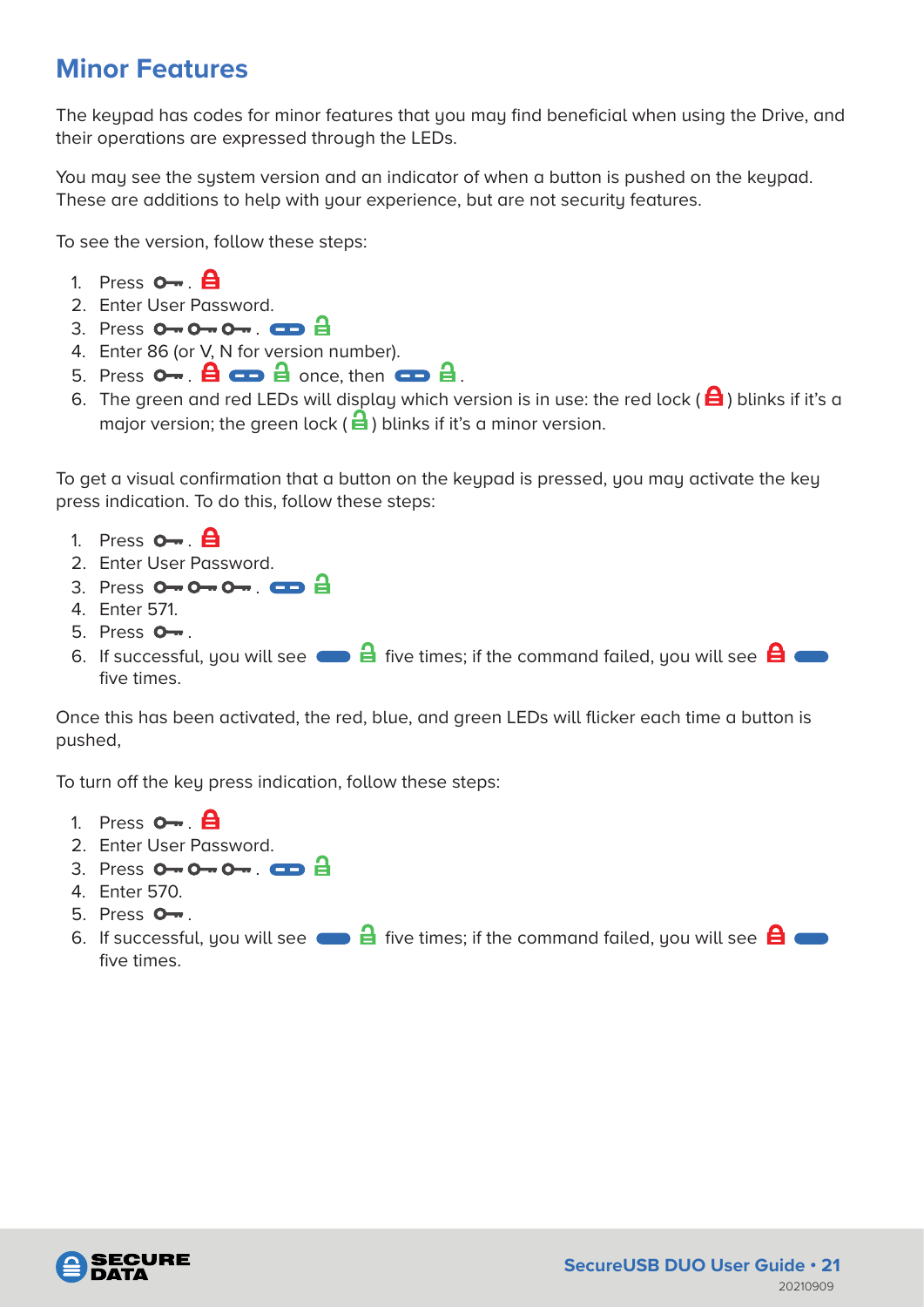# <span id="page-21-0"></span>**SECTION 5: COMMAND QUICK REFERENCE CHARTS**

Please see the following tables for basic commands using the keypad and mobile app features. For keypad features, enter the values in its corresponding cell in order from top to bottom. In the adjacent cell to the right are corresponding LED displays on the drive.

To access the part of the manual detailing the function, please click the hyperlink in the function cell.

#### **Getting Started**

| <b>Function</b>                | <b>Keypad</b>                                                                                                               |                                                   |                                                                                                                       | <b>User App</b>                                                                                                                                      |
|--------------------------------|-----------------------------------------------------------------------------------------------------------------------------|---------------------------------------------------|-----------------------------------------------------------------------------------------------------------------------|------------------------------------------------------------------------------------------------------------------------------------------------------|
| <b>Create User</b><br>Password | $O - r$<br>$0 - 0 -$<br><b>Enter New Password</b><br>Then $O - O -$<br><b>Re-enter Password</b><br>Then $O - O -$           | æå<br><b>COLOR</b><br>£<br>$\bullet$ $\bullet$ 5x | K<br>Croate Pagoword<br><b>Citiz-Simmax</b><br>Confirm Password<br>Cone Simother                                      | <b>Create Pasaword</b><br>$\left($<br><b>Create Password</b>                                                                                         |
| <b>Change User</b><br>Password | $\Omega$<br><b>Existing Password</b><br>$0 - 0 -$<br>New Password<br>$0 - 0 -$<br><b>Re-enter New Password</b><br>$0 - 0 -$ | 台<br>œ<br>А<br>$\bullet$ $\bullet$ 5x             | $\frac{1}{2}$                                                                                                         | Change Password<br>SEIGED-FR<br>Old Fassword<br><b>Director</b><br>June Patricks<br>Einrite-We<br>control Heavy<br>Case-Detroited<br>Change Password |
| <b>Unlock</b>                  | $\sim$<br><b>Enter Password</b><br>$O-$                                                                                     | А<br>$\ddot{\bullet}$                             | Name <b>O</b><br><b>SECUREDATA</b><br>S/N:SUNVISAYOUB0057<br><b>Name:</b><br><b>SECUREDATA</b><br>5/N:605504403000001 | Univision<br>Libration<br>Initializing Encryption.                                                                                                   |

#### **Basic Commands**

**NOTE:** Unlock Drive with your password, then enter the command to enable or disable the feature. The Drive must be disconnected from your computer to enter password and commands.

| <b>Function</b>                   | <b>Keypad</b> |     |              | <b>User App</b>                            |
|-----------------------------------|---------------|-----|--------------|--------------------------------------------|
| 2-Factor<br>Authentication        | N/A           | N/A | 2FA          | 三面<br>2-Factor Authentication<br>畾         |
| Apple Watch                       | N/A           | N/A | $\mathbf{P}$ | n<br><b>Enable Apple Watch</b>             |
| <b>Biometric</b><br><b>Unlock</b> | N/A           | N/A | 劢            | 61<br>$\bigcup$<br><b>Biometric Unlock</b> |

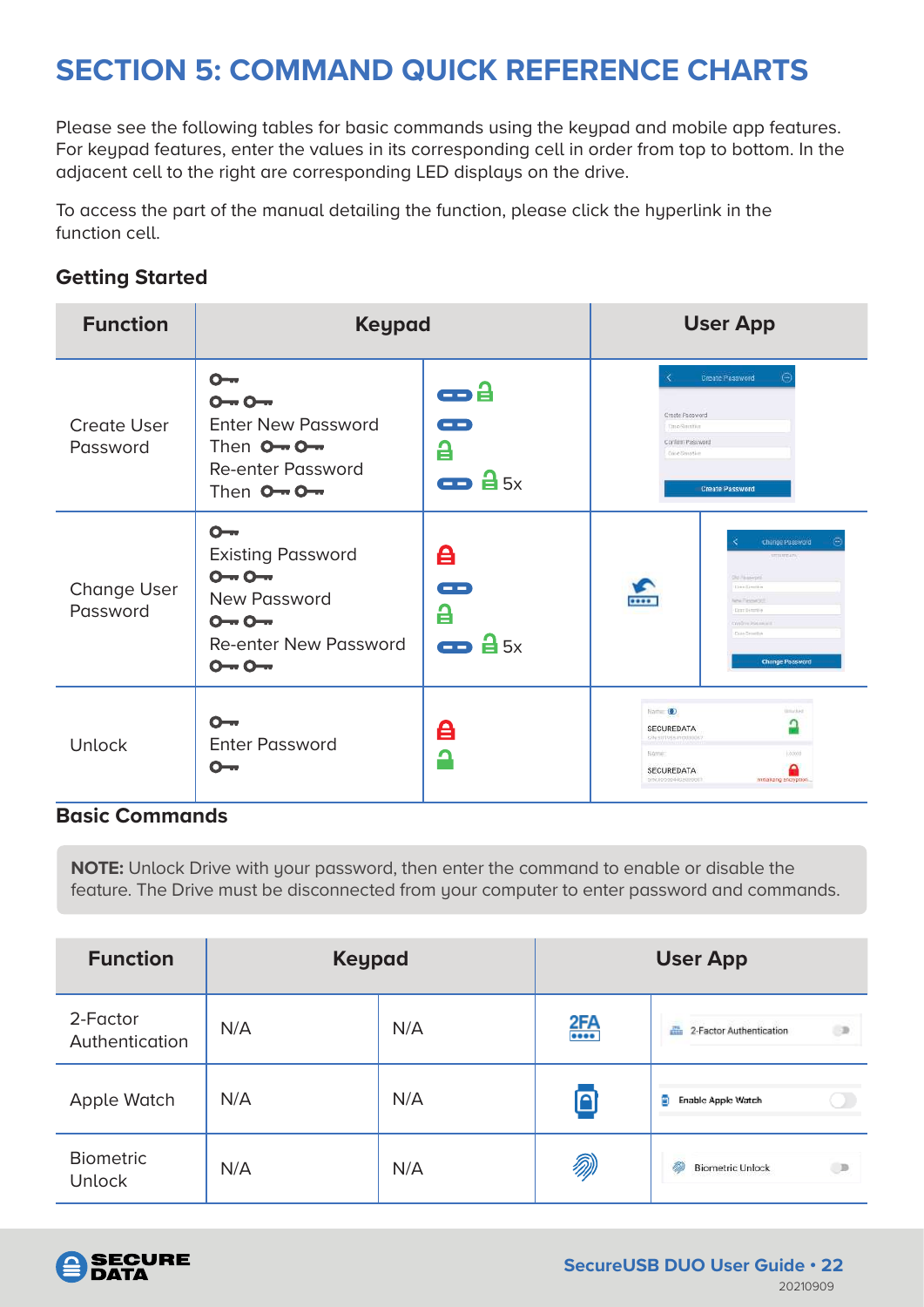| <b>Function</b>                    | <b>Keypad</b>                                                                                                        |                                              |                                  | <b>User App</b>                               |
|------------------------------------|----------------------------------------------------------------------------------------------------------------------|----------------------------------------------|----------------------------------|-----------------------------------------------|
| Bluetooth,<br>Enable               | $O - r$<br><b>User Password</b><br>$0 - 0 - 0 -$<br>281<br>$O - r$                                                   | 台<br>æ a<br>$\bullet$ $\bullet$ 5x           | N/A                              | N/A                                           |
| Bluetooth,<br><b>Disable</b>       | $O - r$<br><b>User Password</b><br>$0 - 0 - 0 -$<br>280<br>$O - r$                                                   | 台<br>æ a<br>$\bullet$ $\bullet$ 5x           | N/A                              | N/A                                           |
| Bluetooth<br><b>Status</b>         | $O - r$<br><b>User Password</b><br>$0 - 0 - 0 -$<br>728<br>$O - r$                                                   | 台<br>æ a<br>$\bullet$ $\bullet$ 5x           | N/A                              | N/A                                           |
| Cancel a<br>Procedure              | Press and hold<br>$\mathsf{O}\mathsf{m}$                                                                             | None; returns<br>to original<br>status       | N/A                              | N/A                                           |
| <b>Change Drive</b><br>Name        | N/A                                                                                                                  | N/A                                          | Change Name<br><b>SECUREDATA</b> |                                               |
| Inactivity<br>AutoLock,<br>Enable  | $O - r$<br><b>User Password</b><br>$0 - 0 - 0 -$<br>85 (for T, L)<br>$O - r$<br>Enter time<br>$(01 - 60)$<br>$O - n$ | 台<br>台<br>88 S<br>읍<br>읍                     |                                  | <sup>1</sup> Inactivity AutoLock<br>5 Minutes |
| Inactivity<br>AutoLock,<br>Disable | $O - r$<br><b>User Password</b><br>$0 - 0 - 0 -$<br>85 (for T, L)<br>$O - r$<br>$00\,$<br>$O - r$                    | 台<br>$\mathbf{\Theta}$ a<br>a<br>읍           |                                  | (V) Inactivity AutoLock<br>Never              |
| Key Press<br><b>Indication ON</b>  | $O - r$<br><b>User Password</b><br>$0 - 0 - 0 -$<br>571<br>$O - r$                                                   | 台<br>e a<br>$\bullet$ $\theta$ <sub>5x</sub> | N/A                              | N/A                                           |

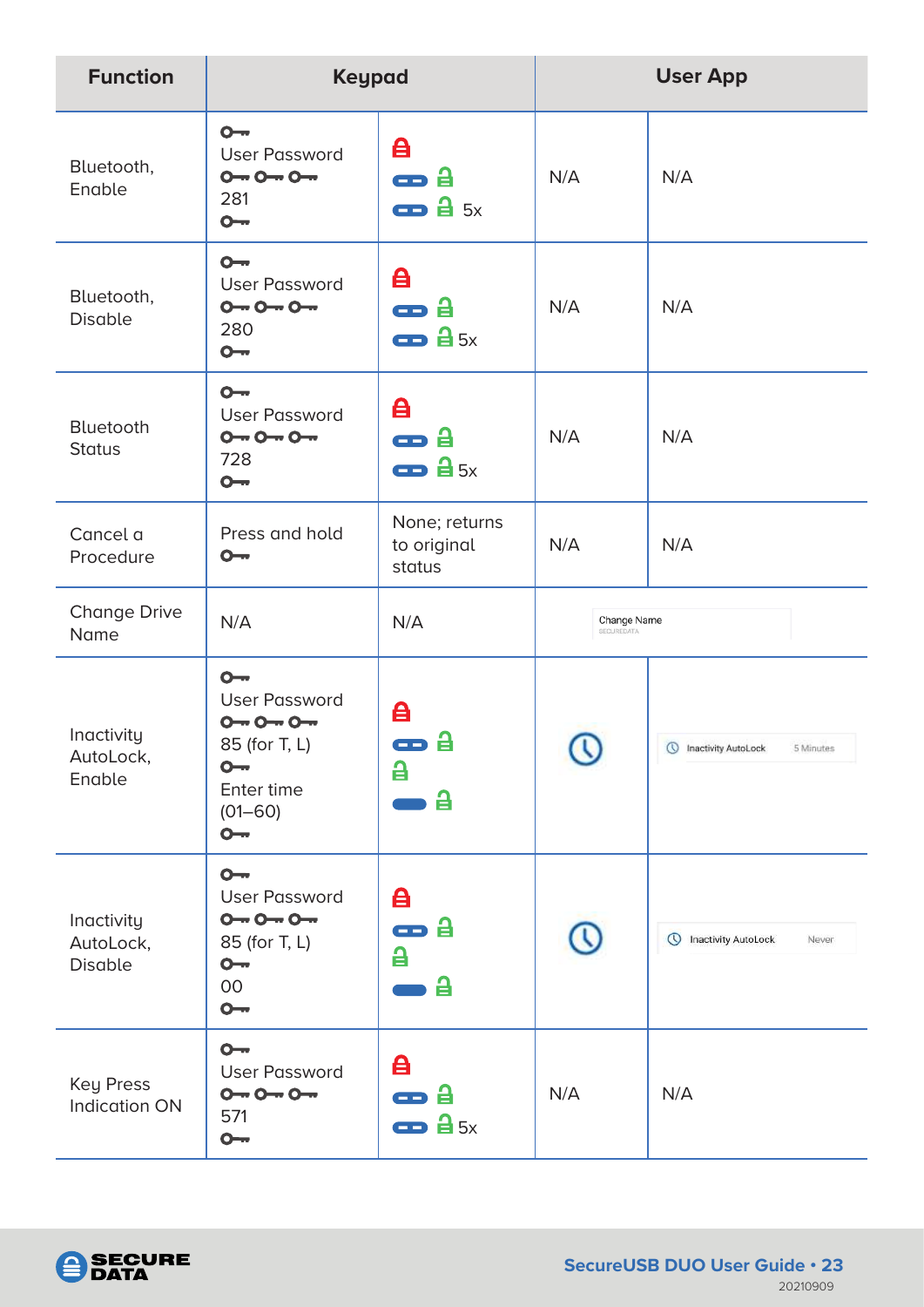| <b>Function</b>                                 | <b>Keypad</b>                                                               |                                    |                  | <b>User App</b>              |
|-------------------------------------------------|-----------------------------------------------------------------------------|------------------------------------|------------------|------------------------------|
| <b>Key Press</b><br><b>Indication OFF</b>       | $O - r$<br><b>User Password</b><br>$0 - 0 - 0 -$<br>570<br>$\sim$           | 台<br>æ a<br>$\bullet$ $\bullet$ 5x | N/A              | N/A                          |
| No Lock on<br><b>Host Restart</b><br>ON         | $O -$<br><b>User Password</b><br>$0 - 0 - 0 -$<br>561<br>$O - r$            | 台<br>æ a<br>45x                    | $\mathbf \Theta$ | No Lock On Host Restart      |
| No Lock on<br><b>Host Restart</b><br><b>OFF</b> | $O -$<br><b>User Password</b><br>$0 - 0 - 0 -$<br>560<br>$\overline{O}$     | 台<br>æ a<br>45x                    | $\mathbf \Theta$ | No Lock On Host Restart<br>ಾ |
| Password<br>Recovery                            | N/A                                                                         | N/A                                | $\bigoplus$      | Password Recovery            |
| Read Only                                       | $O - n$<br><b>User Password</b><br>$0 - 0 - 0 -$<br>76 (for R,O)<br>$O - r$ | 台<br>æ a<br>45x                    | X                | <b>X</b> Read Only           |
| Read/Write                                      | $O -$<br><b>User Password</b><br>$0 - 0 - 0 -$<br>79 (for R, W)<br>$O-$     | 台<br>45x                           |                  | X Read Only<br>ා             |
| Remember<br>Password                            | N/A                                                                         | N/A                                | $\frac{1}{1}$    | Remember Password            |
| Remote Wipe                                     | N/A                                                                         | N/A                                | 小区               | <b>No</b> Remote Wipe        |
| Resetting/<br>Deleting the<br><b>Drive</b>      | Press and hold 7<br>and $O -$<br>999<br>Press and hold 7<br>and $O -$       | 自自<br>alternating<br>А             | O                | Reset Drive                  |
| Step-Away                                       | N/A                                                                         | N/A                                | $\mapsto$        | Step-away AutoLock           |